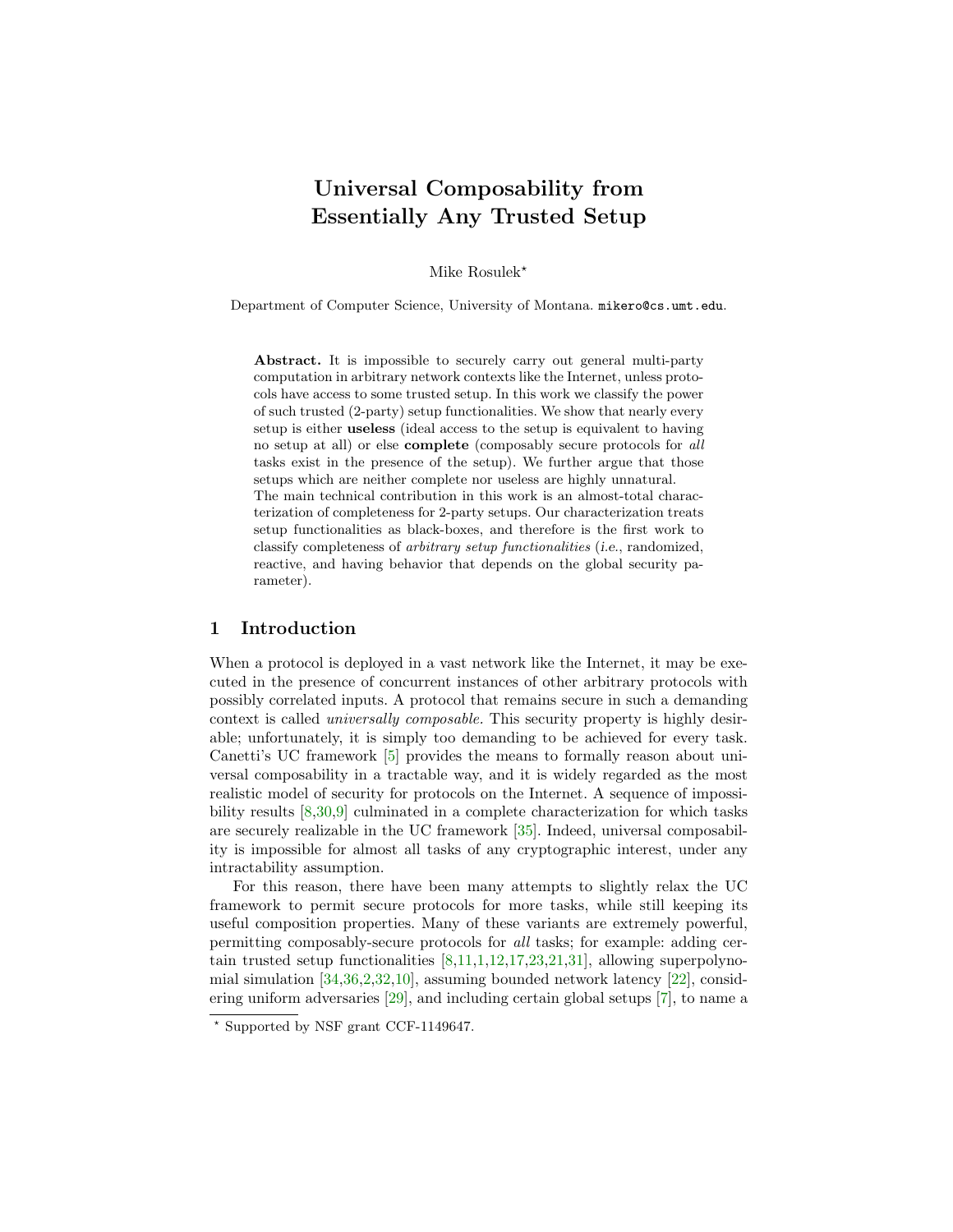few (for a more comprehensive treatment, see the survey by Canetti [\[6\]](#page-16-10)). Other variants of the UC framework turn out to be no more powerful than the original framework; for example, adding certain setup functionalities [\[35,](#page-17-1)[25\]](#page-17-10) or global setups [\[7\]](#page-16-9), and requiring only self-composition rather than universal composition [\[30\]](#page-17-0). A natural question is, therefore: under what circumstances can universal composability be achieved?

#### 1.1 Our Results

In this work we study the power of 2-party trusted setups. In other words, given access to a particular trusted setup functionality (e.g., a common random string functionality), what tasks have UC-secure protocols? In particular, two extremes are of interest. First, we call a trusted setup  $\mathcal F$  useless if having ideal access to  $\mathcal F$  is equivalent to having no trusted setup at all. More precisely,  $\mathcal F$  is useless if it already has a UC-secure protocol in the plain (no trusted setups) model. A complete characterization for such functionalities was given in [\[35\]](#page-17-1).

At the other extreme, we call a trusted setup  $\mathcal F$  complete if every wellformed task has a UC-secure protocol given ideal access to  $\mathcal{F}$ . As mentioned above, many setups are known to be complete (e.g., a common random string functionality), but the methods for demonstrating their completeness have been quite ad hoc. Our major contribution is to give a new framework for understanding when a trusted setup is complete.

Informal statement of the results. Our characterization is based on the concept of splittability from [\[35\]](#page-17-1). To give a sense of splittability, imagine the following two-party game between a "synchronizer" and a "distinguisher." The parties connect to two independent instances of  $F$ , each party playing the role of Alice in one instance and the role of Bob in the other. They are allowed to arbitrarily interact with these two instances of  $\mathcal F$ . The synchronizer's goal is to make the two instances behave like a single instance of  $\mathcal F$ , from the distinguisher's point of view. The distinguisher's goal is to make the two instances act noticeably different from a single instance of  $F$ , from his point of view.

Then, informally, we say that  $\mathcal F$  is **splittable** if the synchronizer has a winning strategy in this game, and  $\mathcal F$  is **strongly unsplittable** if the distinguisher has a winning strategy.<sup>[1](#page-1-0)</sup> Importantly, these splittability-based conditions are relatively easy to check for a candidate setup, and apply uniformly to completely arbitrary functionalities in the UC framework (i.e., possibly randomized, reactive, with behavior depending on the security parameter). Prabhakaran & Rosulek [\[35\]](#page-17-1) showed that F is useless if and only if F is splittable. Analogously, our main result is the following:

**Theorem (Informal).** If  $F$  is strongly unsplittable<sup>\*</sup>, then  $F$  is complete.

<span id="page-1-0"></span> $<sup>1</sup>$  In the formal definition, both players are computationally bounded, so it may be that</sup> neither party has a feasible winning strategy in the 2-party game. See [Section 3.2.](#page-7-0)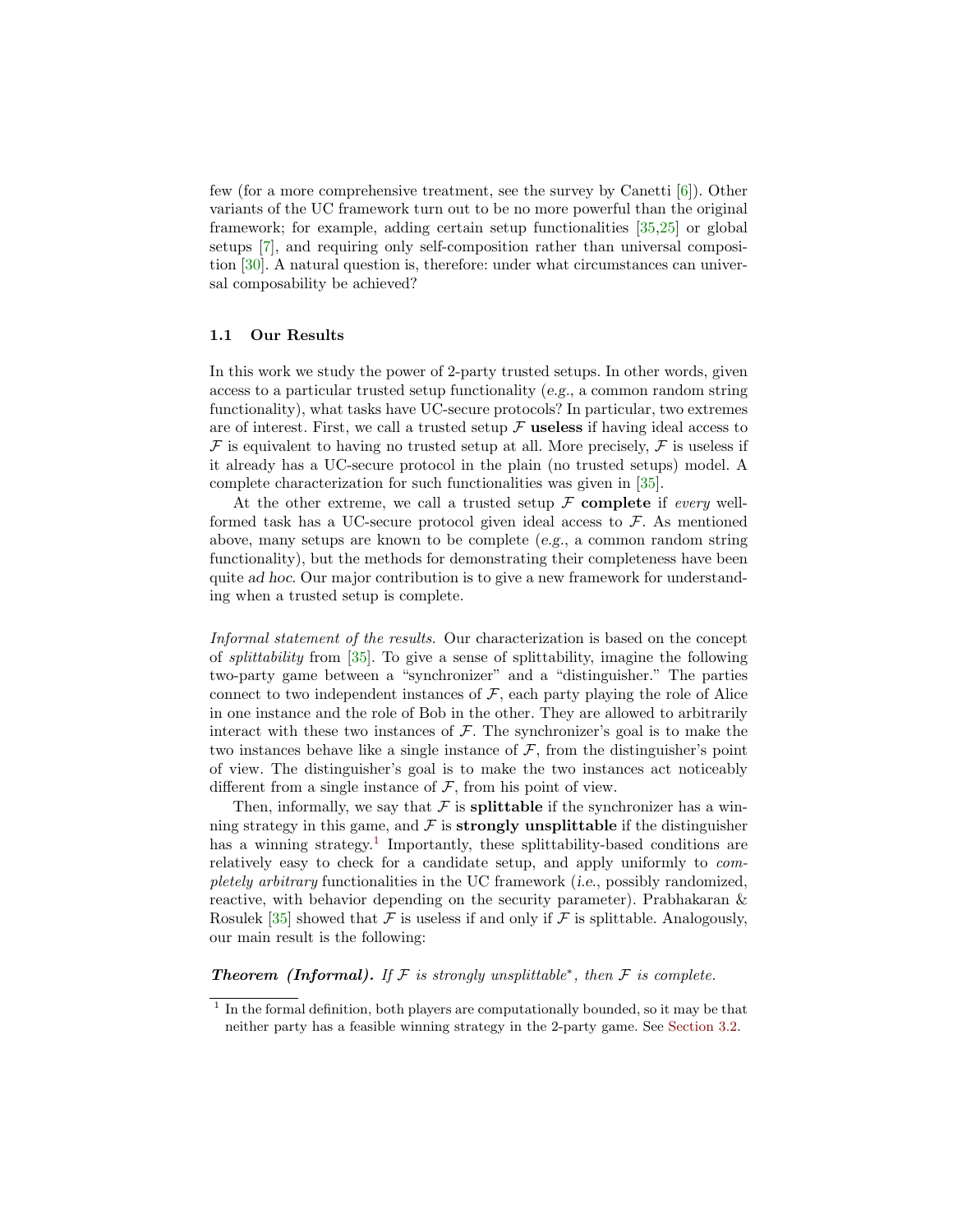The asterisk after "strongly unsplittable" indicates that the precise statement of our result involves a variant of strong unsplittability, in which the "synchronizer" is allowed to obtain the internal state of one of the instance of  $\mathcal F$ . However, in the case that  $\mathcal F$  is a *nonreactive* functionality, the informal statement above is correct; the asterisk can be safely ignored.

Our completeness theorem is proved under the assumption that there exists a semi-honest secure oblivious transfer protocol (the SHOT assumption), an intractability assumption we show is necessary. We also show that a very slight modification of strong unsplittability is *necessary* for a setup to be complete, and so our characterization is nearly tight.

We argue that setups which are neither splittable nor strongly unsplittable exploit low-level technical "loopholes" of the UC framework or are otherwise highly unnatural. Thus, combining our result with that of  $[35]$ , we can informally summarize the power of trusted setups by saying that every "natural" setup is either useless or complete.

Our notion of completeness. Many prior completeness results place restrictions on how protocols are allowed to access a setup functionality. A common restriction is to allow protocols to access only one instance of the setup — typically only at the beginning of a protocol. In these cases, we say that the protocols have only *offline access* to the setup. Additionally, some completeness results construct a multi-session commitment functionality from such offline access to the setup, modeling a more globally available setup assumption.

In contrast, the completeness results in this work are of the following form. We say that a functionality  $\mathcal F$  is a **complete** setup if there is a UC-secure protocol for the ideal (single-session) commitment functionality in the  $\mathcal{F}\text{-hybrid}$ model. This corresponds to the complexity-theoretic notion of completeness, under the reduction implicit in the conventional UC security definition. As is standard for protocols in the F-hybrid model, we place no restrictions on how or when protocols may access  $\mathcal F$  or how many instances of  $\mathcal F$  they may invoke. However, we point out that completeness for offline access can be achieved by simply using our construction to generate a common random string in an offline phase, then applying a result such as [\[11\]](#page-16-3).

Technical overview. To prove that a functionality F is complete, it suffices to show that there is a UC-secure protocol for bit commitment, given ideal access to  $\mathcal F$ . This follows from the well-known result of Canetti et al. [\[11\]](#page-16-3) that commitment is complete, under the SHOT assumption. We construct a commitment protocol in several steps: In Sections [4](#page-8-0) & [5](#page-12-0) we construct (for the two cases in our main theorem) commitment protocols that have a straight-line UC simulator for corrupt receivers (i.e., an equivocating simulator) but have only a rewinding simulator for corrupt senders (i.e., an extracting simulator). Then, in [Section 6](#page-13-0) we show how to use such a "one-sided" UC-secure commitment protocol to build a full-fledged UC-secure commitment protocol.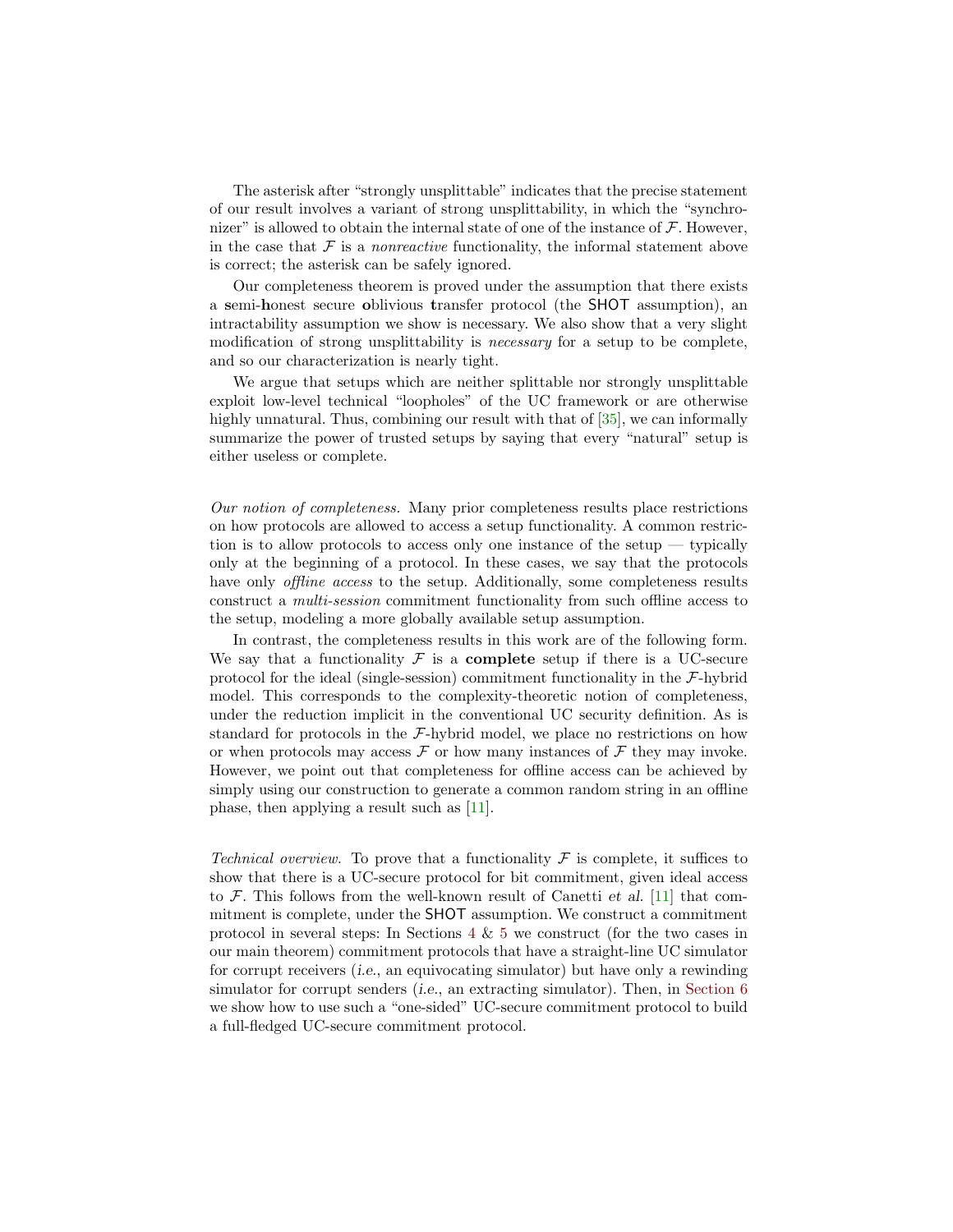In [Section 7](#page-14-0) we show that several variants of strong unsplittability are necessary for a setup to be complete. These variants involve only very minor technical modifications to the strong unsplittability definition.

#### 1.2 Related Work

Dichotomies in the cryptographic power of functionalities are known in several settings [\[13](#page-16-11)[,28\]](#page-17-11). Our work follows a rich line of research exhibiting dichotomies specifically between *useless* and *complete* functionalities, for various security models and restricted to various classes of functionalities [\[3,](#page-16-12)[26,](#page-17-12)[27,](#page-17-13)[18,](#page-17-14)[31,](#page-17-4)[24\]](#page-17-15). Among these results, only [\[31\]](#page-17-4) considered reactive functionalities, and only [\[26\]](#page-17-12) considered randomized functionalities. In comparison, ours is the first work to consider the full range of arbitrary functionalities allowed by the UC framework (the class of functionalities is stated explicitly in [Section 2.2\)](#page-4-0).

Among the results listed above, two [\[31,](#page-17-4)[24\]](#page-17-15) are cast in the UC framework; for these we give a more detailed comparison to our own results. Maji, Prab-hakaran, and Rosulek [\[31\]](#page-17-4) showed a uselessness/completeness dichotomy among deterministic functionalities whose internal state and input/output alphabets are constant-sized (i.e., independent of the security parameter). Their approach relies heavily on deriving combinatorial criteria for such functionalities, expressed as finite automata, whereas our classification achieves much greater generality by treating functionalities essentially as black-boxes. Concurrently and independently of this work, Katz et al. [\[24\]](#page-17-15) showed a similar result for deterministic, non-reactive (secure function evaluation) functionalities.[2](#page-3-0) They construct UCpuzzles [\[29\]](#page-17-9) for classes of SFE functionalities deemed impossible in the characterization of Canetti, Kushilevitz, and Lindell [\[9\]](#page-16-2). Our result achieves greater generality by being based not on the CKL characterization but the splittability characterization of [\[35\]](#page-17-1). Furthermore, we show completeness by directly constructing a commitment protocol rather than a UC puzzle (see below).

Lin, Pass, and Venkitasubramaniam [\[29\]](#page-17-9) developed a framework for proving completeness results in the UC framework and many variants. Their framework is based on "UC-puzzles" — protocols with an explicit trapdoor and satisfying a statistical simulation property. Using UC-puzzles, they construct roundoptimal protocols for all functionalities. Our work focuses on completeness in terms of feasibility rather than the efficiency. To explicitly highlight the uselessness/completeness dichotomy, our completeness criterion is closely tied to the existing notion of splittability. Consequently, our criterion is less demanding (requiring only a distinguisher) and is tailored exclusively towards setup functionalities (not more fundamental modifications to the UC framework). We leave it as an open problem whether strong unsplittability can be used to construct a UC puzzle to give an efficiency improvement for our result. In particular, the requirement of a statistical simulation seems incompatible with strong unsplittability, which gives only computational properties.

<span id="page-3-0"></span> $2$  Our result and that of  $[24]$  use different formulations for SFE functionalities. See the discussion in the full version.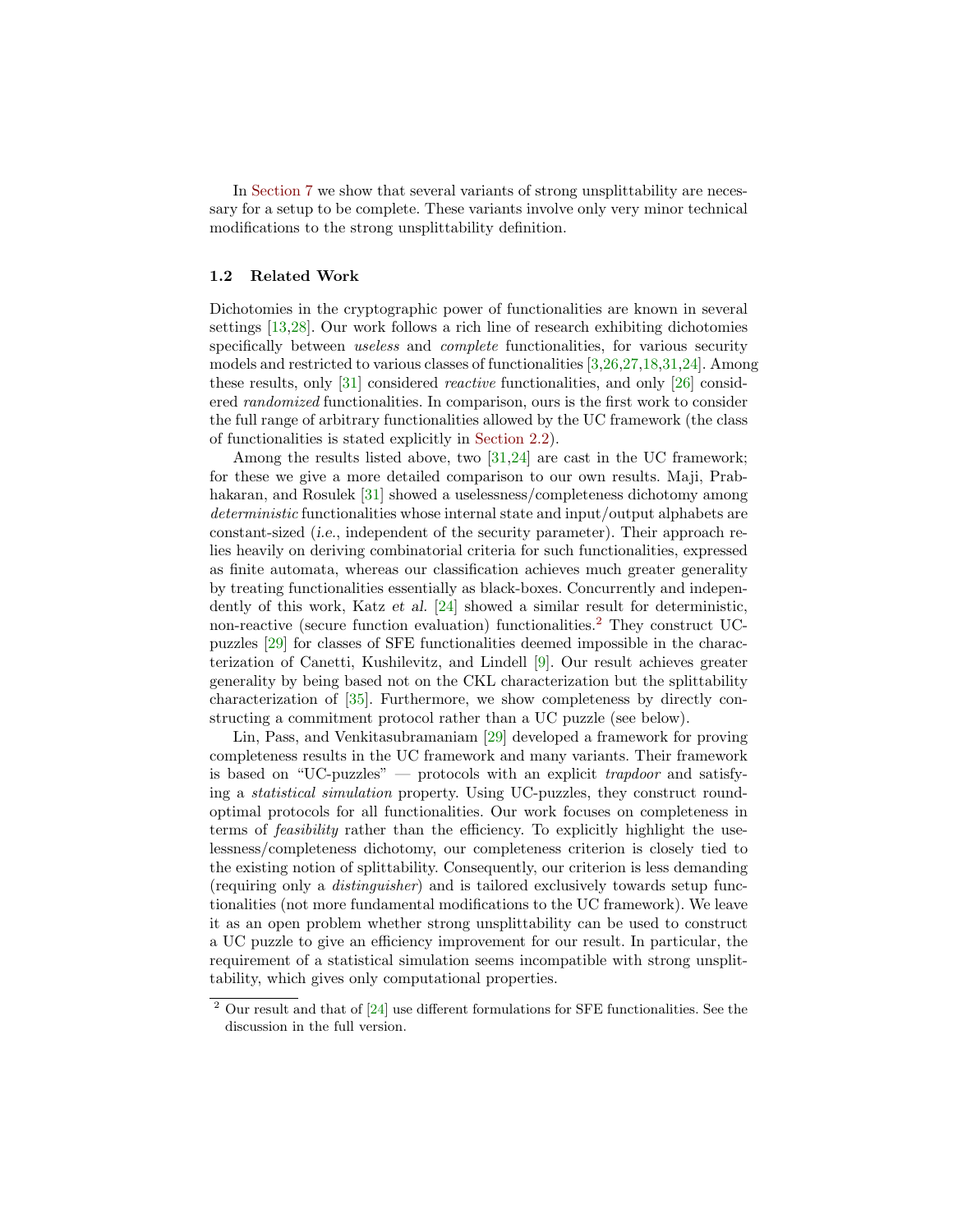In the full version we show that strong unsplittability can be used to understand many previous (ad hoc) completeness results involving trusted setups. However, not all setups considered in previous works are within the class of functionalities we consider for the general result here (in particular, many rely crucially on the setup interacting with the adversary).

# 2 Preliminaries

A function  $f : \mathbb{N} \to [0, 1]$  is negligible if for all  $c > 0$ , we have  $f(n) < 1/n^c$  for all but finitely many n. A function f is noticeable if there exists some  $c > 0$  such that  $f(n) \geq 1/n^c$  for all but finitely many n. We emphasize that there exist functions that are neither negligible nor noticeable (e.g.,  $f(n) = n \mod 2$ ). A probability  $p(n)$  is *overwhelming* if  $1 - p(n)$  is negligible.

#### 2.1 Universal Composability

We assume some familiarity with the framework of universally composable (UC) security; for a full treatment, see [\[5\]](#page-16-0). We use the notation  $\text{EXEC}[\mathcal{Z}, \mathcal{F}, \pi, \mathcal{A}, k]$ to denote the probability that the environment outputs 1, in an interaction involving environment  $\mathcal{Z}$ , a single instance of an ideal functionality  $\mathcal{F}$ , parties running protocol  $\pi$ , adversary A, with global security parameter k. All entities in the system must be PPT interactive Turing machines (see [\[19\]](#page-17-16) for a complete treatment of "polynomial time" definitions for the UC framework). We consider security only against *static* adversaries, who corrupt parties only at the beginning of a protocol execution.  $\pi_{\text{dummy}}$  denotes the *dummy protocol* which simply relays messages between the environment and the functionality.

A protocol  $\pi$  is a UC-secure protocol for functionality F in the G-hybrid model if for all adversaries  $A$ , there exists a simulator  $S$  such that for all environments  $\mathcal{Z}$ , we have that  $\left|\text{EXEC}[\mathcal{Z}, \widehat{\mathcal{G}}, \pi, \mathcal{A}, k] - \text{EXEC}[\mathcal{Z}, \mathcal{F}, \pi_{\text{dummy}}, \mathcal{S}, k]\right|$  is negligible in k. Here,  $\widehat{\mathcal{G}}$  denotes the multi-session version of  $\mathcal{G}$ , so that the protocol  $\pi$  is allowed to access multiple instances of G in the G-hybrid model. The former interaction (involving  $\pi$  and  $\mathcal{G}$ ) is called the **real process**, and the latter (involving  $\pi_{\text{dummy}}$  and  $\mathcal{F}$ ) is called the **ideal process.** 

We consider a communication network for the parties in which the adversary has control over the timing of message delivery. In particular, there is no guarantee of fairness in output delivery.

#### <span id="page-4-0"></span>2.2 Class of Functionalities

Our results apply to essentially the same class of functionalities considered in the feasibility result of Canetti *et al.* [\[11\]](#page-16-3). First, the functionality must be wellformed, meaning that it ignores its knowledge of which parties are corrupt.

Second, the functionality must be represented as a (uniform) circuit family  ${C_k | k \in \mathbb{N}}$ , where  $C_k$  describes a single activation of the functionality when the security parameter is k. For simplicity, we assume that  $C_k$  receives k bits of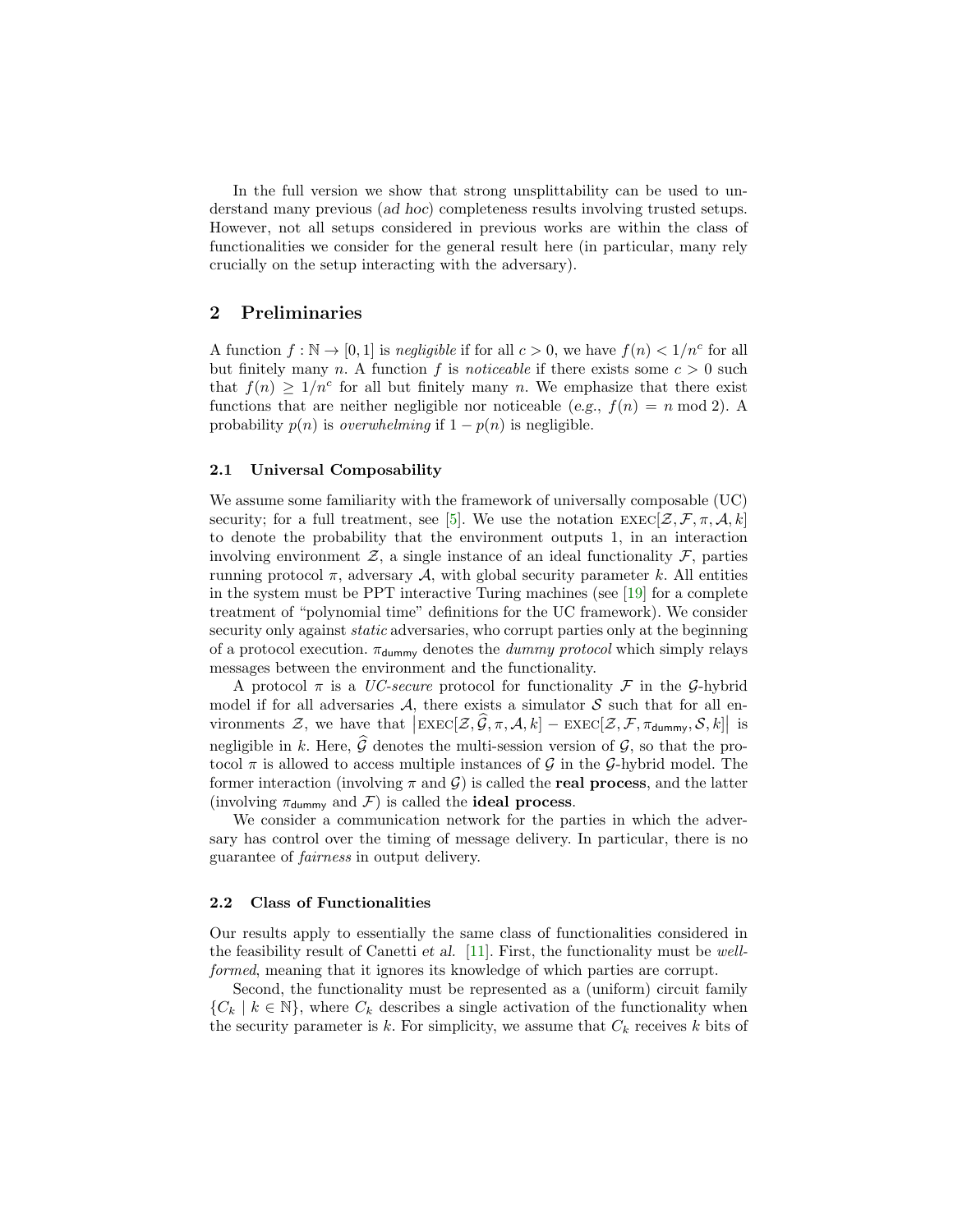the functionality's internal state,  $k$  bits of randomness (independent randomness) in each activation), a  $k$ -bit input from the activating party, and the identity of the activating party as input, and then outputs a new internal state and  $k$  bits of output to each party (including the adversary). Note that all parties receive outputs; in particular, all parties are informed of every activation. We focus on 2-party functionalities and refer to these parties as Alice and Bob throughout.

Finally, we require that the functionality do nothing when activated by the adversary.[3](#page-5-0)

#### 2.3 The SHOT Assumption and Required Cryptographic Primitives

The SHOT assumption is that there exists a protocol for  $\binom{2}{1}$ -oblivious transfer that is secure against semi-honest PPT adversaries (equivalently, standalonesecure, by standard compilation techniques). From the SHOT assumption it also follows that there exist standalone-secure protocols for every functionality in the class defined above [\[15,](#page-16-13)[11\]](#page-16-3). We require a simulation-based definition of standalone security, equivalent to the restriction of UC security to environments that do not interact with the adversary during the execution of the protocol.

The SHOT assumption implies the existence of one-way functions [\[20\]](#page-17-17), which in turn imply the existence of standalone-secure statistically-binding commitment schemes [\[33\]](#page-17-18) and zero-knowledge proofs of knowledge [\[16,](#page-16-14)[4\]](#page-16-15) that we use in our constructions. One-way functions also imply the existence of non-malleable secret sharing schemes (NMSS) [\[21\]](#page-17-3). An NMSS consists of two algorithms, Share and Reconstruct. We require that if  $(\alpha, \beta) \leftarrow$  Share $(x)$ , then the marginal distributions of  $\alpha$  and  $\beta$  are each independent of x, but that Reconstruct( $\alpha$ ,  $\beta$ ) = x. The non-malleability property of the scheme is that, for all  $x$  and PPT adversaries  $A$  the following probability is negligible:

$$
\Pr\Big[(\alpha,\beta)\leftarrow {\mathsf{Share}}(x);\beta'\leftarrow {\mathcal{A}}(\beta,x):\beta'\neq \beta \wedge {\mathsf{Reconstruct}}(\alpha,\beta')\neq \bot\Big].
$$

Furthermore, an NMSS has the property that given  $\alpha$ ,  $\beta$ , x, and x', where  $(\alpha,\beta)\leftarrow {\sf Share}(x),$  one can efficiently sample a correctly distributed  $\beta'$  such that Reconstruct $(\alpha, \beta') = x'.$ 

# 3 Splittability and Our Characterization

Our result is based on the alternative characterization of UC-realizability called splittability, introduced by Prabhakaran & Rosulek [\[35\]](#page-17-1). Intuitively, a two-party functionality  $\mathcal F$  is splittable if there is a strategy to coordinate two independent

<span id="page-5-0"></span> $3$  In [\[11\]](#page-16-3), this convention is also used. However, in the context of a *feasibility* result such as theirs, it is permissible (even desirable) to construct a protocol for a stronger version of  $\mathcal F$  that ignores activations from the adversary. By contrast, in a *complete*ness result, we must be able to use the given  $\mathcal F$  as-is. Since we cannot reason about the behavior of an honest interaction if an external adversary could influence the setup, we make the requirement explicit.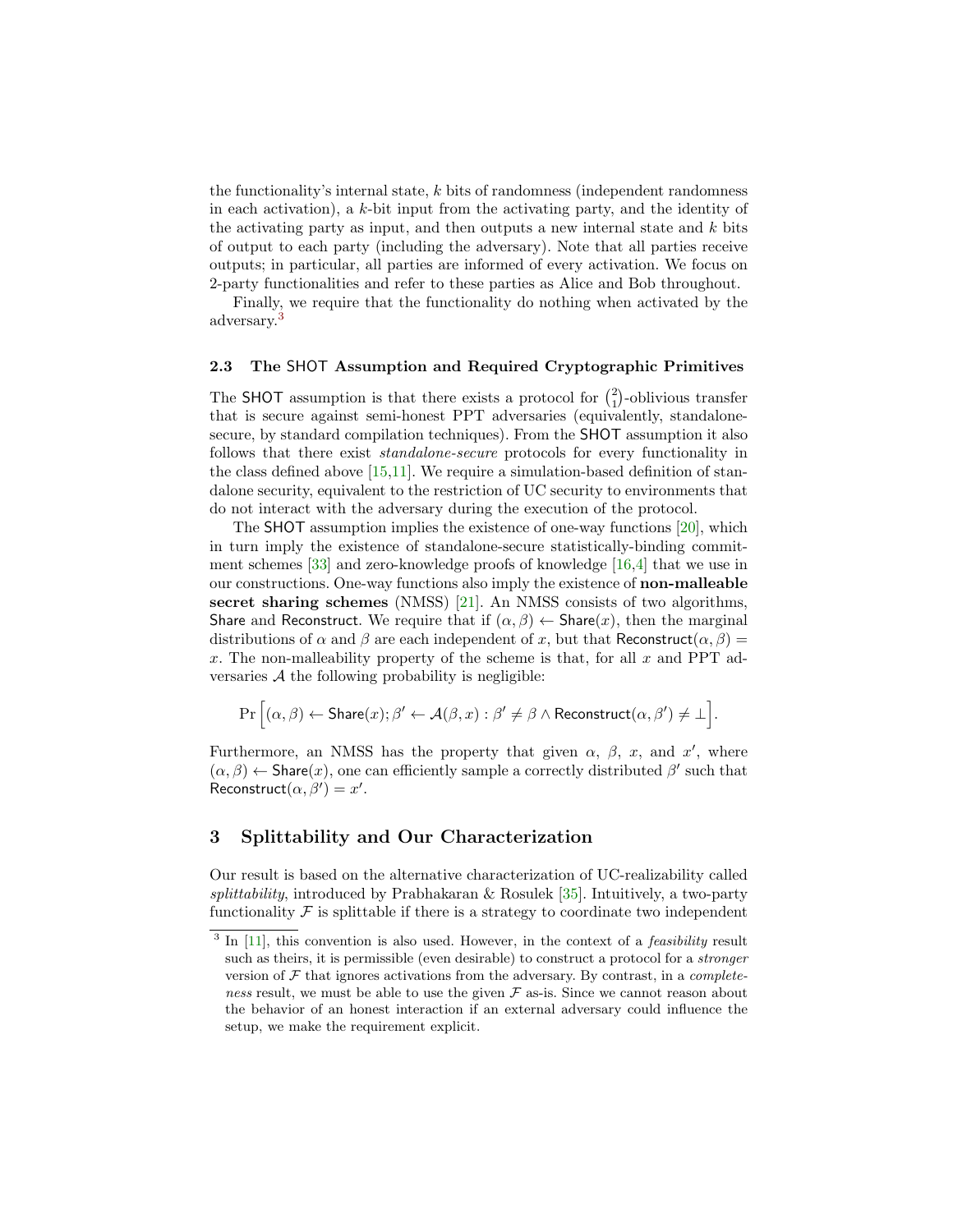

<span id="page-6-0"></span>Fig. 1. Interactions considered in the splittability definitions. Small "a" and "b" differentiate a functionality's communication links for Alice and Bob, respectively.

instances of  $F$ , so that together they behave as a single instance of  $F$ . More formally, let  $\mathcal{T}$  be an interactive Turing machine, and define  $\mathcal{F}_{\text{split}}^{\mathcal{T}}$  to be the 2-party functionality which behaves as follows [\(Figure 1b\)](#page-6-0):

 $\mathcal{F}_{\text{split}}^{\mathcal{T}}$  internally simulates two independent instances of  $\mathcal{F}_{\text{split}}$ , denoted  $\mathcal{F}_{\text{L}}$  and  $\mathcal{F}_R$ .  $\mathcal{F}_{\text{split}}^{\mathcal{T}}$  associates its input-output link for Alice with the Alice-input/output link of  $\mathcal{F}_L$ , and similarly the Bob-input/output link with that of  $\mathcal{F}_R$ .  $\mathcal{F}_{split}^{\mathcal{T}}$ also internally simulates an instance of  $\mathcal{T}$ , which is connected to the Bob- and adversary-input/output links of  $\mathcal{F}_L$  and the Alice- and adversary-input/output links of  $\mathcal{F}_R$ .  $\mathcal T$  receives immediate delivery along its communication lines with  $\mathcal{F}_L$  and  $\mathcal{F}_R$ . The  $\mathcal{F}_{\text{split}}^{\mathcal{T}}$  functionality does not end its activation until all three subprocesses cease activating. Finally, the instances  $\mathcal{T}, \mathcal{F}_L$ , and  $\mathcal{F}_R$  are each given the global security parameter which is provided to  $\mathcal{F}_{split}^{\mathcal{T}}$ . We say that  $\mathcal{T}_{split}$ is **admissible** if  $\mathcal{F}_{split}^{\mathcal{T}}$  is a valid PPT functionality. For an environment  $\mathcal{Z}$ , we define

$$
\varDelta_{\textrm{\rm split}}(\mathcal{Z},\mathcal{F},\mathcal{T},k):=\big|\textrm{\rm EXEC}[\mathcal{Z},\mathcal{F},\pi_{\textrm{\rm dummy}},\mathcal{A}_0,k]-\textrm{\rm EXEC}[\mathcal{Z},\mathcal{F}^{\mathcal{T}}_{\textrm{\rm split}},\pi_{\textrm{\rm dummy}},\mathcal{A}_0,k]\big|,
$$

where  $A_0$  denotes the dummy adversary that corrupts no one.

**Definition 1** ([\[35\]](#page-17-1)). Call an environment suitable if it does not interact with the adversary except to immediately deliver all outputs from the functionality.<sup>[4](#page-6-1)</sup> Then a functionality F is splittable if there exists an admissible  $\mathcal T$  such that for all suitable environments  $\mathcal{Z}, \Delta_{split}(\mathcal{Z}, \mathcal{F}, \mathcal{T}, k)$  is negligible in k.

Splittability provides a complete characterization of uselessness:

**Theorem 1** ([\[35\]](#page-17-1)). Call a functionality useless if it has a (non-trivial) UCsecure protocol in the plain model. Then  $\mathcal F$  is useless if and only if  $\mathcal F$  is splittable.

<span id="page-6-1"></span><sup>4</sup> The restriction on delivering outputs is analogous to the restriction to so-called "nontrivial protocols" in [\[9\]](#page-16-2), which is meant to rule out the protocol which does nothing. Similarly, this definition of splittability rules out the trivial splitting strategy  $\mathcal T$ which does nothing.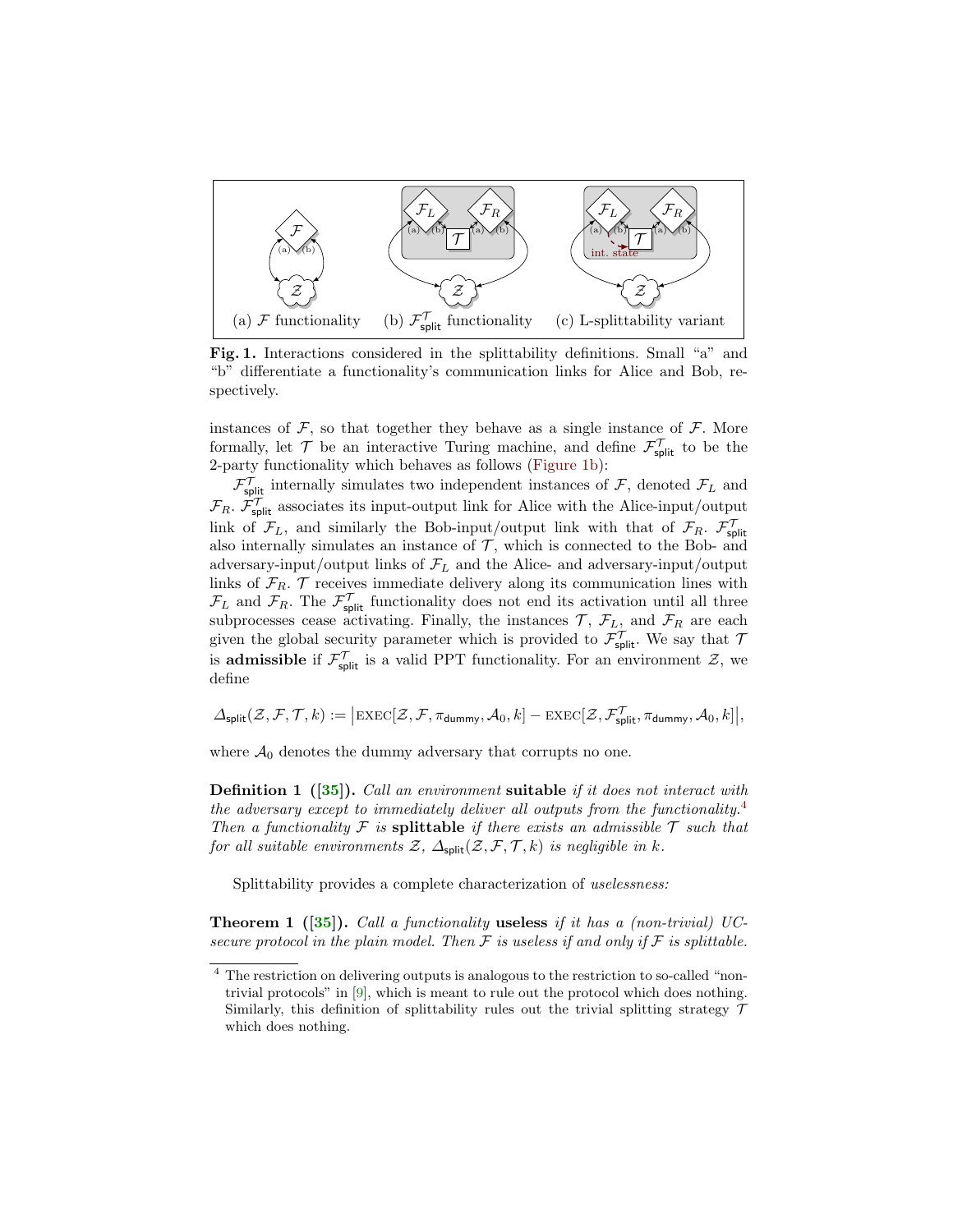#### 3.1 Our Main Theorem

Our classification is based on the following variant of splittability:

**Definition 2.** A functionality  $\mathcal F$  is strongly unsplittable if there exists a suitable, uniform environment  $\mathcal Z$  and noticeable function  $\delta$  such that for all admissible  $\mathcal{T}, \Delta_{split}(\mathcal{Z}, \mathcal{F}, \mathcal{T}, k) \geq \delta(k)$ .

Due to technical subtleties (described in [Section 4\)](#page-8-0) involving the internal state of functionalities, we also consider the following variants of splittability. If in  $\mathcal{F}_{split}^{\mathcal{T}}$  we let  $\mathcal{T}$  obtain the internal state of  $\mathcal{F}_{L}$  (resp.  $\mathcal{F}_{R}$ ) after every activation [\(Figure 1c\)](#page-6-0), then we obtain the notions of L-splittability and L-strongunsplittability (resp. R-splittability, R-strong-unsplittability). We emphasize that  $\mathcal T$  is only allowed *read-only access* to the internal state of  $\mathcal F_L$  (resp.  $\mathcal F_R$ ). In fact, most natural functionalities that are strongly unsplittable also appear to be also either L- or R-strongly-unsplittable. For example, the 3 notions are equivalent for *secure function evaluation (SFE)* functionalities  $-$  those which evaluate a (possibly randomized) function of the two parties' inputs (definitions and details deferred to the full version). As another example, the ideal commitment functionality  $\mathcal{F}_{com}$  is R-strongly-unsplittable (assuming we identify Alice as the sender), since the sender already knows the entire internal state of  $\mathcal{F}_{\text{com}}$ at all times.

Main Theorem.  $F$  is complete if the SHOT assumption is true and either of the following conditions is true:

- 1. F is L-strongly-unsplittable or R-strongly-unsplittable, or
- 2.  $\mathcal F$  is strongly unsplittable and L-splittable and R-splittable, and at least one of the  $\mathcal T$  machines from the L- and R-splittability conditions is uniform.

Given the equivalence of these notions for SFE functionalities, we have:

Corollary 2 If the SHOT assumption is true, and  $F$  is a strongly unsplittable, SFE functionality, then  $\mathcal F$  is complete.<sup>[5](#page-7-1)</sup>

#### <span id="page-7-0"></span>3.2 Interpreting  $(L-R-)$  Splittability & Strong Unsplittability

Nearly all functionalities of interest can be quite easily seen to be either splittable or strongly unsplittable, and thus we informally summarize our results by stating that every "natural" functionality is either useless or complete. However, there are functionalities with intermediate cryptographic power, which are

<span id="page-7-1"></span> $5$  Though similar, this corollary is somewhat incomparable to the main result of  $[24]$ . The two works use fundamentally different formulations of SFE functionalities. In ours (following our convention of [Section 2.2\)](#page-4-0) the functionality gives an empty output to both parties after receiving the first party's input. In [\[24\]](#page-17-15), the functionality gives no output (except to the adversary) until receiving both party's inputs. Our result also applies to randomized functions, whereas the results of [\[24\]](#page-17-15) involve only deterministic functionalities.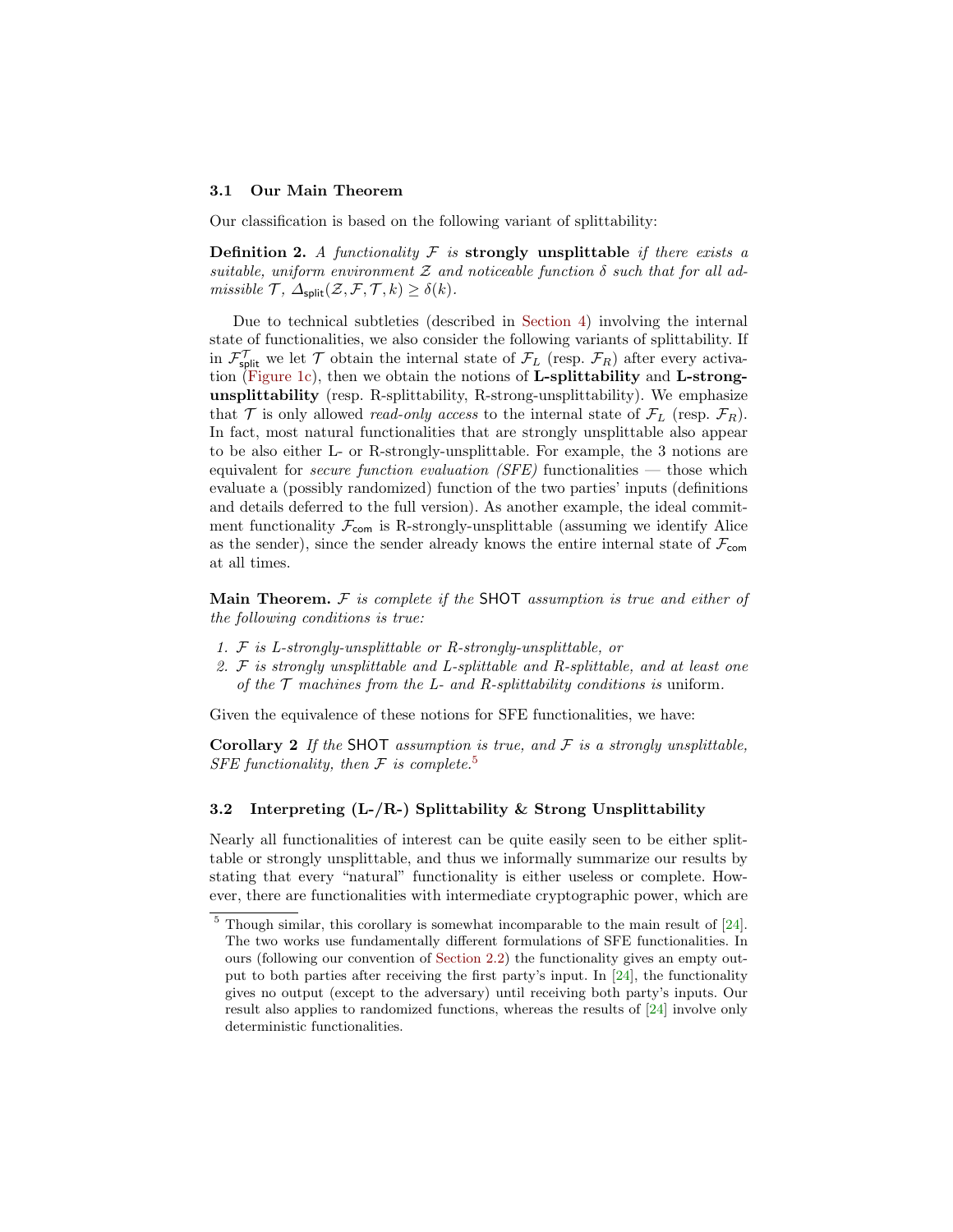neither splittable or strongly unsplittable. We give concrete examples of such functionalities in the full version, and here briefly describe properties of such functionalities:

First, a functionality's behavior may fluctuate in an unnatural way with respect to the security parameter. This may force every environment's distinguishing probability in the splittability definition to be neither negligible (as required for splittability) nor noticeable (as required for strong unsplittability). Second, a functionality may have cryptographically useful behavior that can only be accessed by non-uniform computations, while uniform computations (such as a hypothetical commitment protocol using such a functionality) can elicit only trivial behavior. Both of these properties heavily rely on low-level technical restrictions used in the UC framework, and can easily be mitigated by relaxing these restrictions — for example, by considering notions of "infinitely-often useless/complete" or by allowing protocols to be nonuniform machines. We point out that analogous gaps also appear in other contexts involving polynomial-time cryptography [\[18\]](#page-17-14).

Finally, as in the introduction, interpret the splittability definitions as a 2-party game between  $\mathcal T$  and  $\mathcal Z$ . Then splittability corresponds to a winning strategy for  $\mathcal T$  (i.e., a fixed  $\mathcal T$  which fools all  $\mathcal Z$ ), and strong unsplittability corresponds to a winning strategy for  $\mathcal Z$  (i.e., a fixed  $\mathcal Z$  which detects all  $\mathcal T$ ). Yet some functionalities may not admit winning strategies for either player. (Similarly, there may exist an environment which can distinguish  $\mathcal{F}$  from  $\mathcal{F}_{\text{split}}^{\mathcal{T}}$  with noticeable probability for every  $\mathcal{T}$ , but the distinguishing bias may necessarily depend on  $\mathcal{T}$ .) An example of such a functionality is presented in the full version; however, the functionality is outside the class considered in this work (it cannot be expressed as a circuit family with a priori bound on input length). We do not know whether similar behavior is possible within the scope of our results.

# <span id="page-8-0"></span>4 UC-Equivocal Commitment from R-Strong Unsplittability

In this section we show that any R-strongly unsplittable (symmetrically, Lstrongly unsplittable) functionality  $\mathcal F$  can be used to construct a certain kind of commitment protocol. The resulting protocol has a UC simulation only in the case where the receiver is corrupt (i.e., an equivocating simulator). Its other properties are of the standalone-security flavor. We call such a protocol a UCequivocal commitment. Later in [Section 6](#page-13-0) we show that such a protocol can be transformed into a fully UC-secure protocol for commitment. From this it follows that  $\mathcal F$  is complete. The other case of our main theorem is simpler, similar in its techniques, and presented in [Section 5.](#page-12-0)

Simplest instantiation. We first motivate the general design of the protocol with a concrete example. Suppose  $\mathcal F$  is a functionality which takes input x from Bob and gives  $f(x)$  to Alice, where f is a one-way function. Then our UC-equivocal commitment using  $\mathcal F$  is as follows: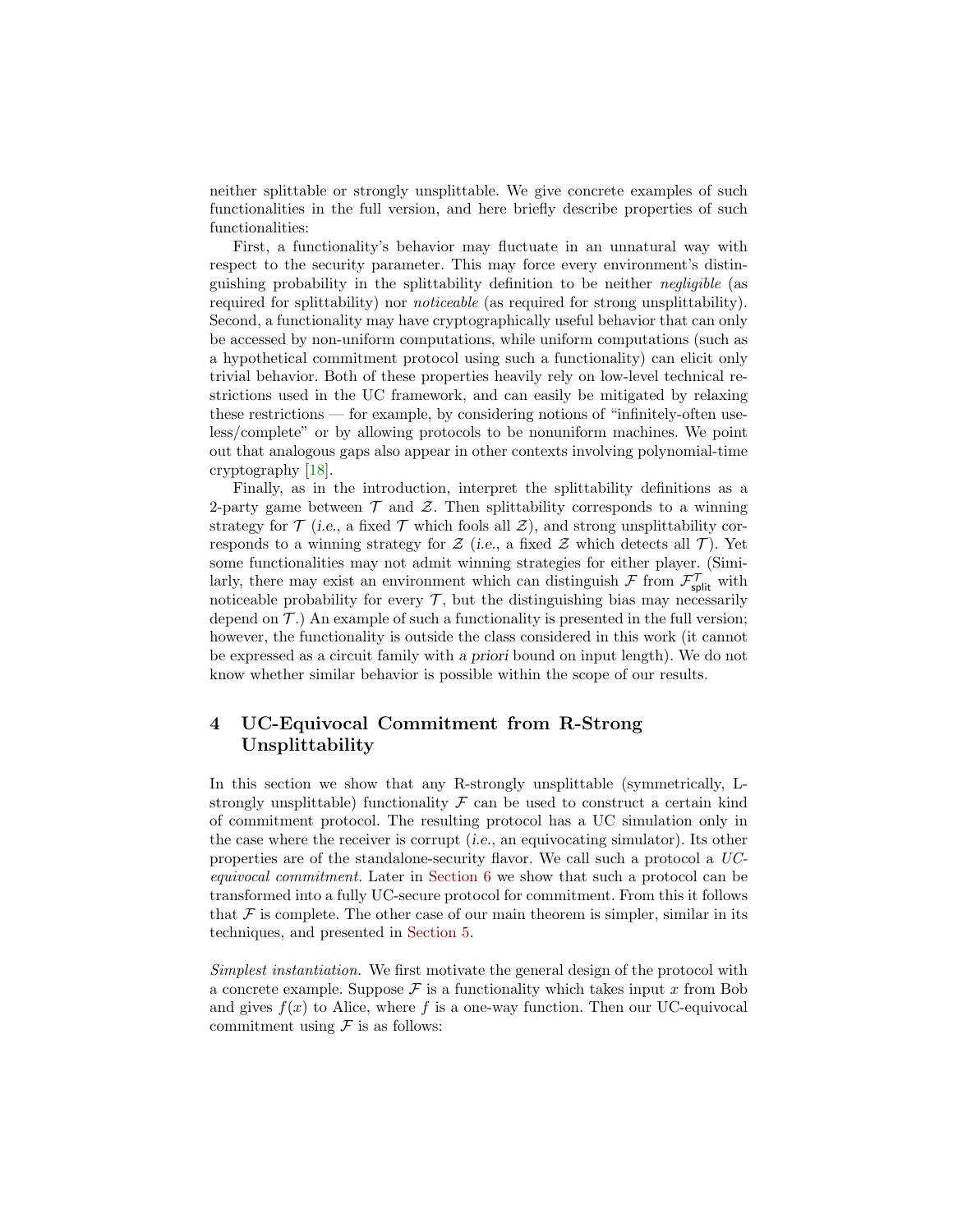- Commit phase; Alice has input b. Alice commits to b using a standalonesecure commitment protocol COM. Let  $C$  denote the commitment transcript, and let  $\sigma$  denote the noninteractive decommitment (known only to Alice).
- **Reveal phase** Alice sends b to Bob. Bob chooses a random string  $x$ , and sends it to F; Alice receives  $y = f(x)$ . Both parties engage in a *standalone-secure* protocol for the following functionality, with common input  $(C, b)$ :
	- "On input  $(\sigma, z)$  from Alice, if  $\sigma$  is a valid COM-opening of C to value b, then give output z to Bob; otherwise give output  $f(z)$  to Bob."
	- Alice uses  $(\sigma, y)$  as input to this subprotocol. Bob accepts iff he receives output  $f(x)$ .

The protocol has a straight-line simulator for a corrupt Bob. The simulator commits to a junk value, then obtains Bob's input  $x$  in the reveal phase. As such, it can give  $(\perp, x)$  as input to the subprotocol, and Bob will receive output  $f(x)$ just as in the real interaction. Note that the subprotocol need only be standalonesecure — the simulator runs the subprotocol honestly, and in particular does not need to rewind the subprotocol.

The protocol is also binding in a standalone-security sense. Intuitively, for an equivocating Alice to succeed, she must provide an input  $(\sigma, z)$  to the subprotocol, where either  $\sigma$  is a valid COM-opening of C to 1−b, or  $y = f(z)$ . The former is infeasible by the standalone binding property of COM; the latter is infeasible because it requires Alice to invert the one-way function f.

Connection to splittability. How does this simple protocol relate to the notion of splittability? Observe that Bob's strategy in our protocol is the obvious strategy for the *environment* when showing that  $\mathcal F$  is strongly unsplittable; namely, choose a random x, send it as Bob, and see whether Alice receives  $f(x)$ . An honest Alice and the simulator are able to succeed because they effectively "bypass" one of the two applications of  $f$  — either the one that happens within  $\mathcal F$  (by virtue of the simulation) or the one that happens within the subprotocol (by knowing the correct  $\sigma$  value). These interactions are analogous to the environment interacting with a *single* instance (not a split instance) of  $\mathcal F$  in the splittability game. However, a cheating Alice is "stuck" between two applications of f, analogous to the role of  $\mathcal T$  in the splittability game.

Generalizing to our final protocol. Following the ideas from the previous paragraph, we generalize the protocol as follows. As before, the commit phase of our final UC-equivocal protocol is essentially just a commitment under a statistically binding, standalone-secure commitment protocol (for technical reasons, it must have a rewinding extracting simulator). Again, the non-trivial part of our protocol is the reveal phase. To be UC-equivocal, the honest sender and the simulator (who can each cause the receiver to accept) must each have some advantage over a cheating sender (who should not be able to force the receiver to accept).

Imagine the sender and receiver both connected to two instances of  $\mathcal{F}$ , in opposite roles (similar to the splittability interaction in [Figure 1b\)](#page-6-0). Further imagine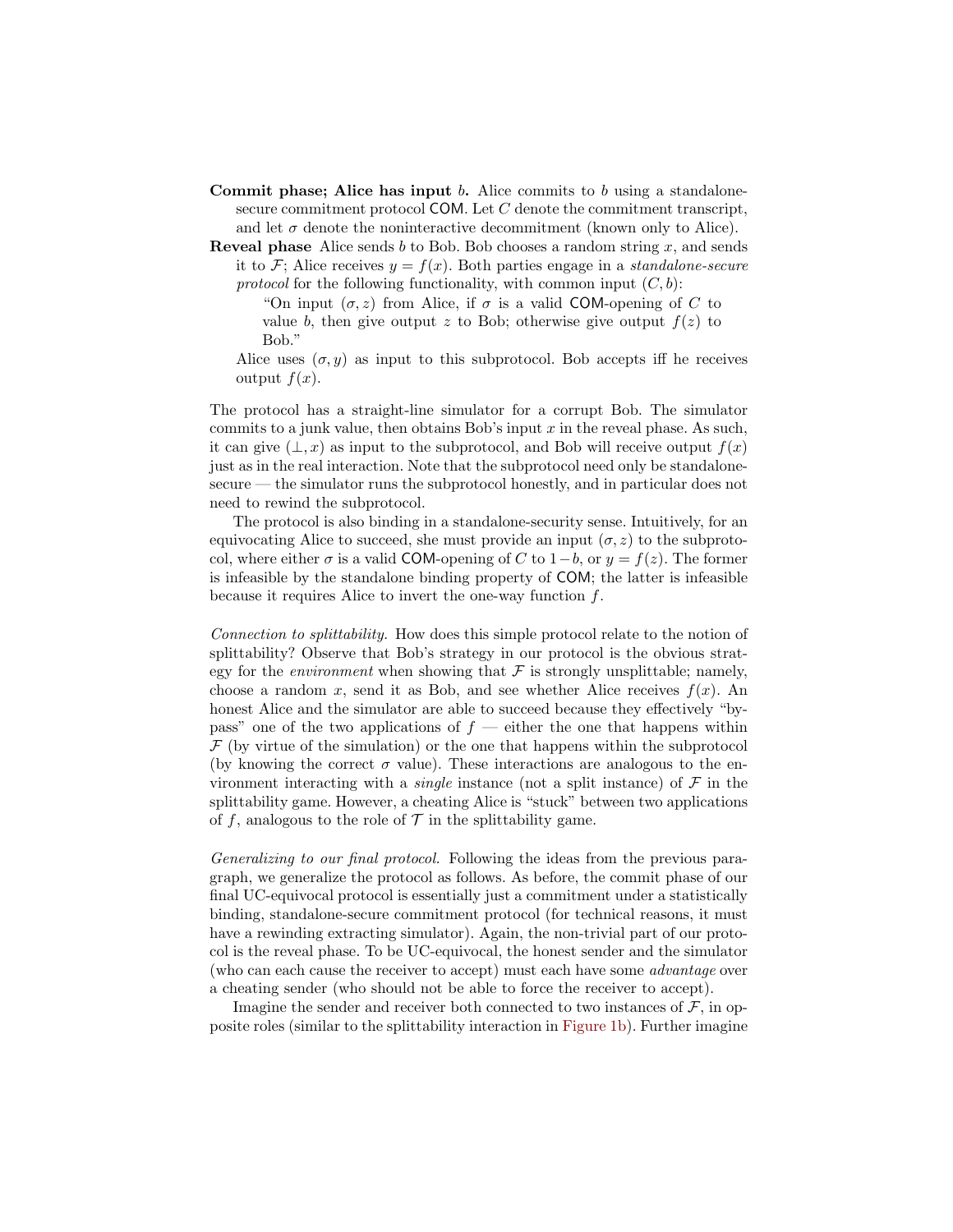

<span id="page-10-0"></span>**Fig. 2.** Intuition behind the reveal phase of  $\Pi_{\text{EqCom}}^{\mathcal{F}}$  and its security properties.

that the receiver is running the code of  $\mathcal{Z}_{\mathcal{F}}^*$ , the distinguishing environment from the definition of strong unsplittability.

Let us denote one instance of  $\mathcal F$  (the one associated with  $\mathcal F_L$ ) as  $\mathcal F_{\text{ideal}}$ . In our protocol, this instance will indeed be an ideal instance of  $\mathcal{F}$ , as our protocol is in the  $\mathcal{F}\text{-hybrid model}$ . As such, the simulator for a corrupt receiver is able to bypass this instance — by which we mean that the simulator can directly obtain the receiver's inputs and set its outputs on behalf of  $\mathcal{F}_{\mathsf{ideal}}$ . The simulator then simply "re-routes" the receiver's connection with  $\mathcal{F}_{\text{ideal}}$  directly into the second instance of  $\mathcal{F}$ . Thus, from the receiver's point of view,  $\mathcal{Z}_{\mathcal{F}}^*$  appears to be interacting with only a *single* instance of  $\mathcal F$  [\(Figure 2a\)](#page-10-0).

An honest sender's only advantage is that the underlying standalone commitment can indeed be opened to the value being claimed, whereas a cheating sender cannot generate a valid decommitment to the false value it claims. We would like to translate this advantage into a similar "bypassing" capability as the simulator. Let us denote the other instance of  $\mathcal F$  (the one associated with  $\mathcal F_R$ ) as  $\mathcal{F}_{\text{virt}}$  (virtual- $\mathcal{F}$ ), and modify it as follows. It now takes as input the commitmentphase transcript  $C$  and the purported value  $b$ . It also takes as input a candidate decommitment string  $\sigma$  from the sender. If  $\sigma$  is indeed a valid decommitment of C to b, then  $\mathcal{F}_{\text{virt}}$  allows the sender to bypass just as above (directly giving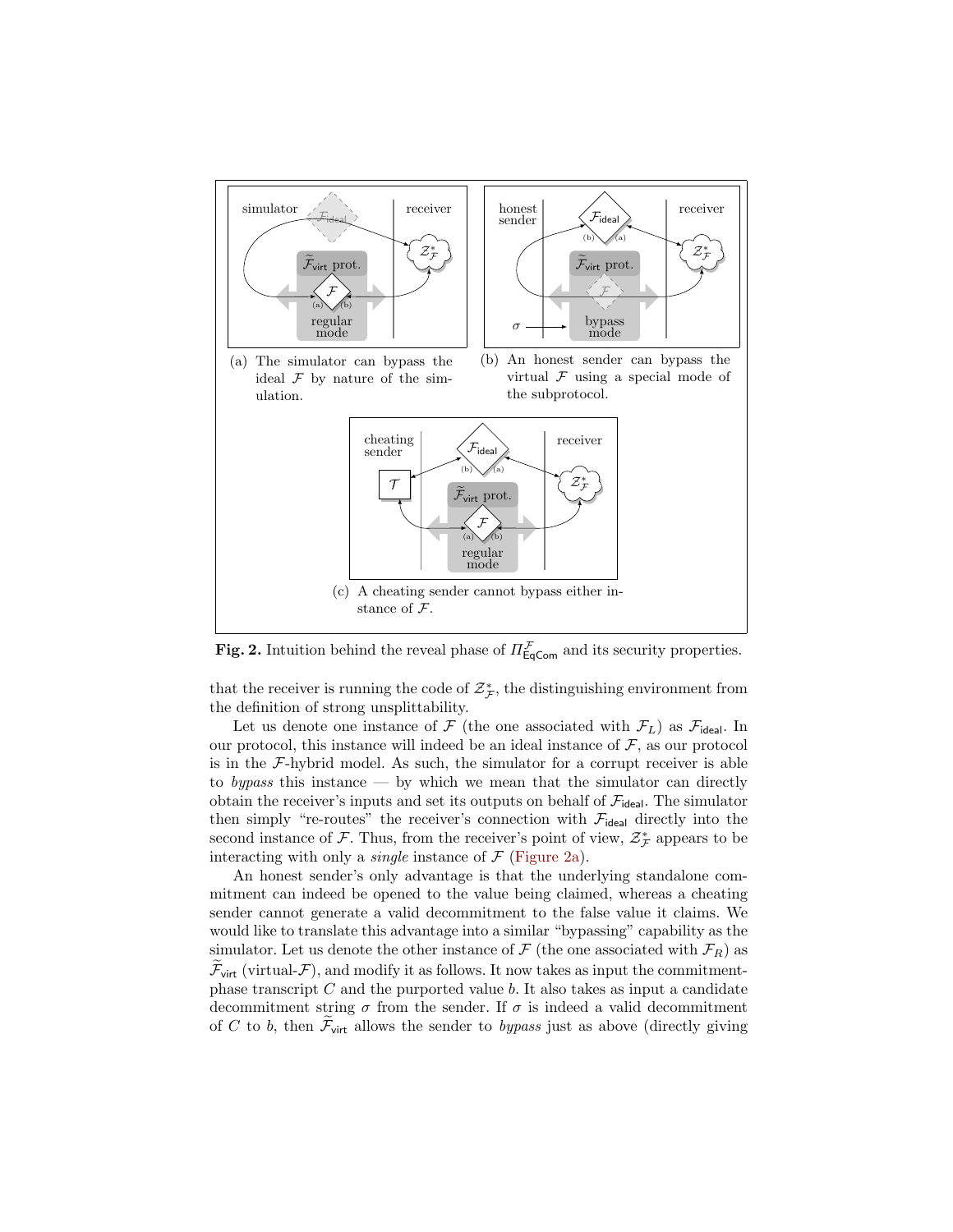the receiver's inputs to the sender and allowing the sender to directly fix the receiver's outputs). Otherwise, the functionality simply acts exactly like  $\mathcal{F}$ . Now the honest sender can bypass  $\widetilde{\mathcal{F}}_{\text{virt}}$  so that, again, from the receiver's point of view,  $\mathcal{Z}_{\mathcal{F}}^*$  is interacting with a single instance of  $\mathcal{F}$  [\(Figure 2b\)](#page-10-0). This advantage for the honest sender holds even if we have just a standalone-secure protocol for  $\mathcal{F}_{\text{virt}}$  (importantly, since constructing a *UC-secure protocol* for  $\mathcal{F}_{\text{virt}}$  in the F-hybrid model might even be harder than our goal of constructing UC-secure commitment in the F-hybrid model).

Finally, a cheating (equivocating) sender cannot provide such a value  $\sigma$  to  $\mathcal{F}_{\text{virt}}$ , so  $\mathcal{F}_{\text{virt}}$  behaves just like an instance of  $\mathcal{F}$ . Thus the cheating sender can bypass neither instance and is "stuck" between two instances of  $\mathcal F$  [\(Figure 2c\)](#page-10-0). The receiver's environment  $\mathcal{Z}_{\mathcal{F}}^{*}$  is specifically designed to detect this difference, no matter what the cheating sender does. The distinguishing bias of  $\mathcal{Z}^*_{\mathcal{F}}$  is guaranteed to be noticeable, so by repeating this basic interaction a polynomial number of times $\mathcal{Z}^*_{\mathcal{F}}$  can distinguish with overwhelming probability. The receiver will therefore accept the decommitment if  $\mathcal{Z}_{\mathcal{F}}^*$  believes it is interacting with instances of  $\mathcal{F}$  rather than instances of  $\mathcal{F}_{\text{split}}^{\mathcal{T}}$ .

Technical subtleties. We outline some important technical considerations that affect the final design of our UC-equivocal commitment protocol. First, our  $\mathcal{F}_{\text{virt}}$ subprotocol only has standalone security, so to apply any of its properties may require using a rewinding simulation. If the  $\mathcal{F}_{\text{virt}}$  subprotocol is ongoing while the parties interact with  $\mathcal{F}_{\text{ideal}}$ , or while the receiver is executing its  $\mathcal{Z}_{\mathcal{F}}^*$  instance, then these instances may also be rewound. Since rewinding  $\mathcal{Z}_{\mathcal{F}}^*$  and  $\mathcal{F}_{\mathsf{ideal}}$  would jeopardize our ability to apply the splittability condition, we let our subprotocol only perform a *single activation* of the virtual  $\mathcal F$  per execution. We allow  $\mathcal F$  to be reactive, so we need a way to maintain the internal state of the virtual- $\mathcal F$ between activations of  $\mathcal{F}_{\text{virt}}$ . For this purpose we have the  $\mathcal{F}_{\text{virt}}$  subprotocol share  $\mathcal{F}$ 's internal state between the two parties using a non-malleable secret sharing (NMSS) scheme, which was proposed for precisely this purpose [\[21\]](#page-17-3).

The other important technicality is that activations of the  $\mathcal{F}_{\text{virt}}$  subprotocol and of  $\mathcal{F}_{\text{ideal}}$  are decoupled, meaning that the receiver can observe the relative timings of these activations. This differs from the splittability interaction, in which successive activations of  $\mathcal{F}_L$  and  $\mathcal{F}_R$  within  $\mathcal{F}_{\text{split}}^{\mathcal{T}}$  are atomic from the environment's perspective. This difference makes the "bypassing" technique more subtle. For instance, when the receiver gives an input to the  $\mathcal{F}_{\text{virt}}$  subprotocol, the sender must obtain this input, then make a "round trip" to  $\mathcal{F}_{\text{ideal}}$  to obtain the output that it forces to the receiver through the  $\mathcal{F}_{\text{virt}}$  subprotocol. For this reason, and to avoid having the subprotocol running while  $\mathcal{F}_{\text{ideal}}$  is accessed, we split such an activation (initiated by the receiver activating the virtual  $\mathcal{F}$ ) of the virtual  $\mathcal F$  into two phases: one for input-extraction and one for output-fixing.

Similarly, consider the case where the simulator is bypassing  $\mathcal{F}_{\text{ideal}}$ . In the real-process interaction, every activation of  $\mathcal{F}_{\text{ideal}}$  is instantaneous, so the simulator must make such activations appear instantaneous as well. In particular, the simulator has no time to make a "round-trip" to the  $\mathcal{F}_{\text{virt}}$  subprotocol to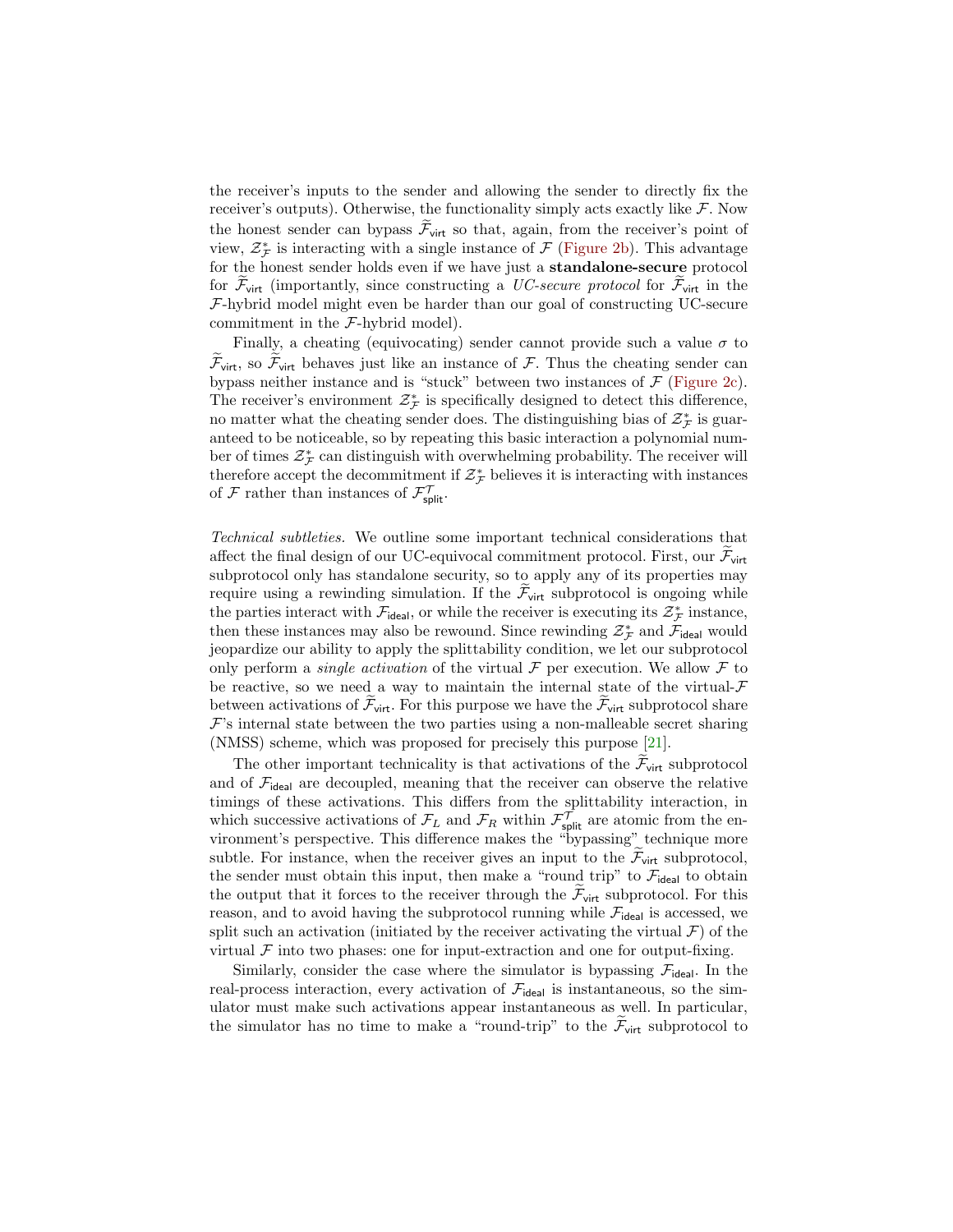determine the appropriate response to simulate on behalf  $\mathcal{F}_{\text{ideal}}$ . A moment's reflection shows that the only way for the simulator to immediately give the correct response is if it already knows the internal state of the virtual- $\mathcal{F}$ . For this reason, we let the subprotocol give this information to the sender, even in its normal (non-bypassing) mode. Since this internal state information then becomes available to a cheating sender as well, we require that  $\mathcal F$  be strongly unsplittable even when  $\mathcal{F}_R$  leaks its internal state in this way (i.e., R-strongly unsplittable).

We use only indistinguishability properties of the  $\mathcal{F}_{\text{virt}}$  subprotocol to prove the soundness of the straight-line equivocating simulator. Indeed, the simulation is valid even against arbitrary corrupt receivers, even though for simplicity we have portrayed here all receivers to be running  $\mathcal{Z}_{\mathcal{F}}^{*}$  as the protocol prescribes. We use the splittability condition to prove only the (standalone) binding property of the commitment, where the receiver is honest and indeed runs  $\mathcal{Z}_{\mathcal{F}}^* .$ 

**Lemma 1.** If the SHOT assumption is true, then  $\Pi_{\mathsf{EqCom}}^{\mathcal{F}}$  has a UC simulator in the case that the receiver is corrupt (i.e., an equivocating simulator). If  $\mathcal F$  is R-strongly-unsplittable, then  $\Pi_{\textsf{EqCom}}^{\mathcal{F}}$  has a rewinding simulator in the case that the sender is corrupt (i.e., an extracting simulator).

# <span id="page-12-0"></span>5 UC-Equivocal Commitment from  $L/R$ -Splittability

In this section we show that if  $\mathcal F$  is strongly unsplittable, L-splittable, and Rsplittable, then  $\mathcal F$  can be used to construct a UC-equivocal commitment protocol. This is the second case in our main theorem.

#### 5.1 Overview

Our approach for this case is quite similar to that of Section  $4$  — our protocol involves an ideal instance of  $\mathcal F$  along with a "virtual" instance of  $\mathcal F$  within a standalone-secure subprotocol. The receiver runs instances of  $\mathcal{Z}_{\mathcal{F}}^*$ , the environment guaranteed by the strong unsplittability condition. The receiver accepts the commitment if  $\mathcal{Z}_{\mathcal{F}}^*$  believes it is interacting with a single instance of  $\mathcal F$  as opposed to some  $\mathcal{F}^{\mathcal{T}}_{\text{split}}$ . The primary difference from the previous section is in the "bypass mode" of the virtual- $\mathcal F$  subprotocol. In this subprotocol, the bypass mode does not completely bypass the virtual  $\mathcal{F}$ , but instead it simply leaks the internal state of the virtual  $\mathcal F$  to the receiver. Intuitively, leaking the internal state is sufficient to "fool"  $\mathcal{Z}_{\mathcal{F}}^*$ , since  $\mathcal F$  is L/R-splittable. We have the following observations about the protocol [\(Figure 3\)](#page-13-1):

– An honest sender who can activate the bypass mode of the  $\widetilde{\mathcal{F}}_{virt}$  subprotocol is situated between an ideal instance of  $\mathcal F$  and (intuitively) an instance of  $\mathcal F$  that leaks its internal state. By the R-splittability of  $\mathcal F$ , there exists a  $\mathcal T_2$ that the sender can execute to make two such instances behave to the sender as a single instance of  $\mathcal F$ . Note that  $\mathcal T_2$  must be a uniform machine, since it is used as a subroutine in the description of the protocol.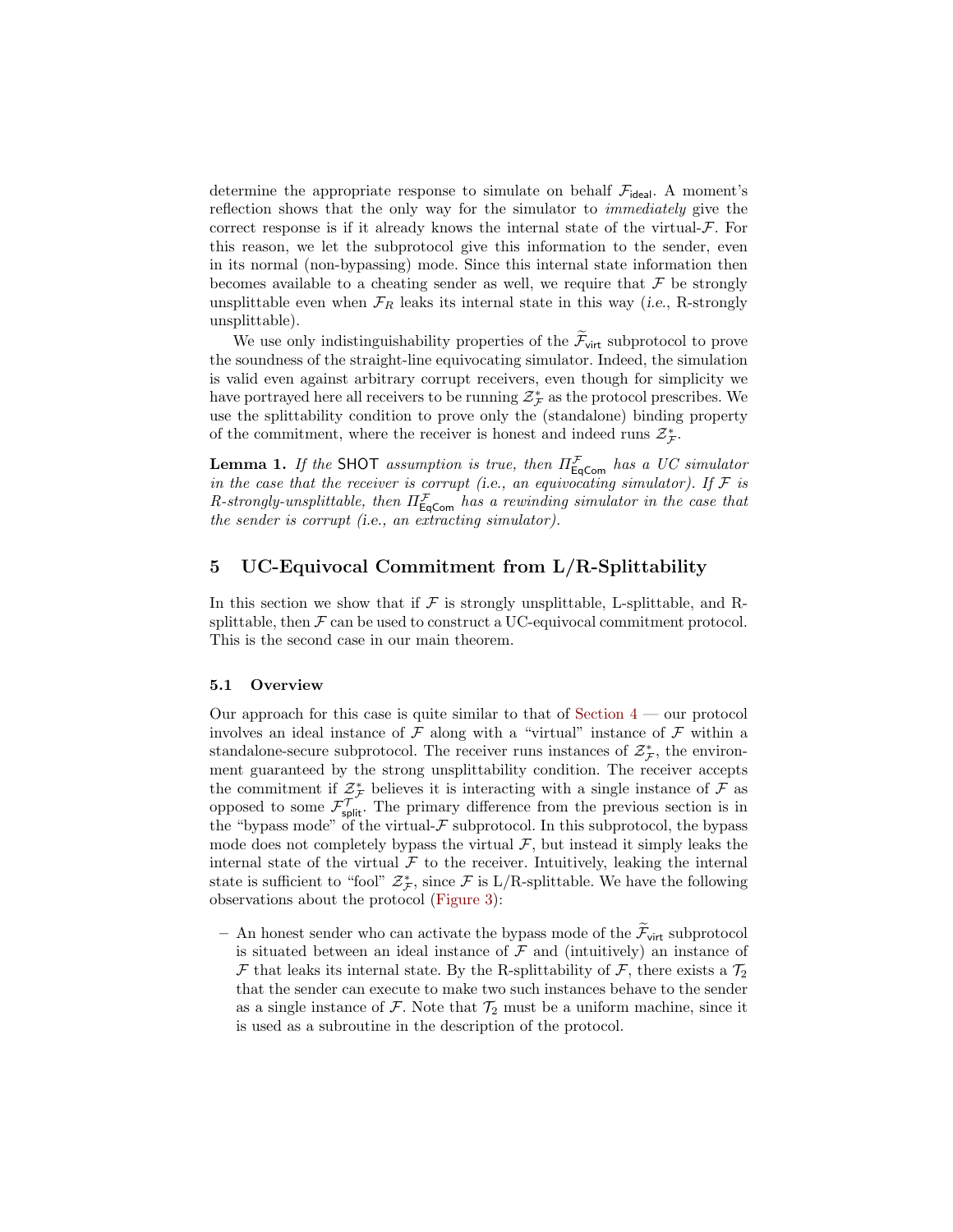

<span id="page-13-1"></span>**Fig. 3.** Interactions in  $\Pi_{\text{EqCom}}^{\mathcal{F}}$  and its security proof.

- The simulator can honestly simulate  $\mathcal{F}_{\text{ideal}}$  while also having access to its internal state. The remainder of the simulator is intuitively between this simulated instance of  $\mathcal F$  and a (normal, non-bypassed) instance of  $\mathcal F$ . By the L-splittability of  $\mathcal F$ , there exists a  $\mathcal T_1$  that the simulator can execute to make these two instances behave to the sender as a single instance of  $\mathcal F.$  Note that  $\mathcal{T}_1$  need not be uniform, since it is used only by the simulator. Finally, since the simulator is designed to interact with a corrupt receiver,  $\mathcal{T}_1$  and  $\mathcal{T}_2$  must be able to "fool" every environment, not just the environment  $\mathcal{Z}^*_{\mathcal{F}}$  from the strong unsplittability condition.
- A cheating sender cannot obtain the internal state from either the ideal or the virtual instance of  $\mathcal F$ . As such, it plays the role of the machine  $\mathcal T$ in the (normal) splittability interaction. By the strong unsplittability of  $\mathcal{F}$ , the receiver's environment  $\mathcal{Z}_{\mathcal{F}}^*$  can detect a noticeable deviation from the expected behavior.

In this section, we never have need to completely bypass an instance of  $\mathcal{F}$ . The technical complications described in [Section 4](#page-8-0) are not present here, and the actual construction is a much more straight-forward implementation of the intuition described above.

**Lemma 2.** If the SHOT assumption is true and  $\mathcal F$  is L-  $\mathcal B$  R-splittable, then  $\Pi_{\textsf{EqCom}}^{\mathcal{F}}$  has a UC simulator in the case that the receiver is corrupt (i.e., an equivocating simulator). If F is strongly-unsplittable, then  $\Pi_{\texttt{EqCom}}^{\mathcal{F}}$  has a rewinding simulator in the case that the sender is corrupt (i.e., an extracting simulator).

# <span id="page-13-0"></span>6 Full-Fledged UC Commitment from Equivocal Commitment

We now show how the UC-equivocal commitment protocol from the previous sections can be used to construct a full-fledged UC commitment protocol. Due to space limitations, we give only a high-level overview of the protocol  $\Pi_{\mathsf{com}}^{\mathcal{F}}$ here; the full details and security proof are deferred to the full version.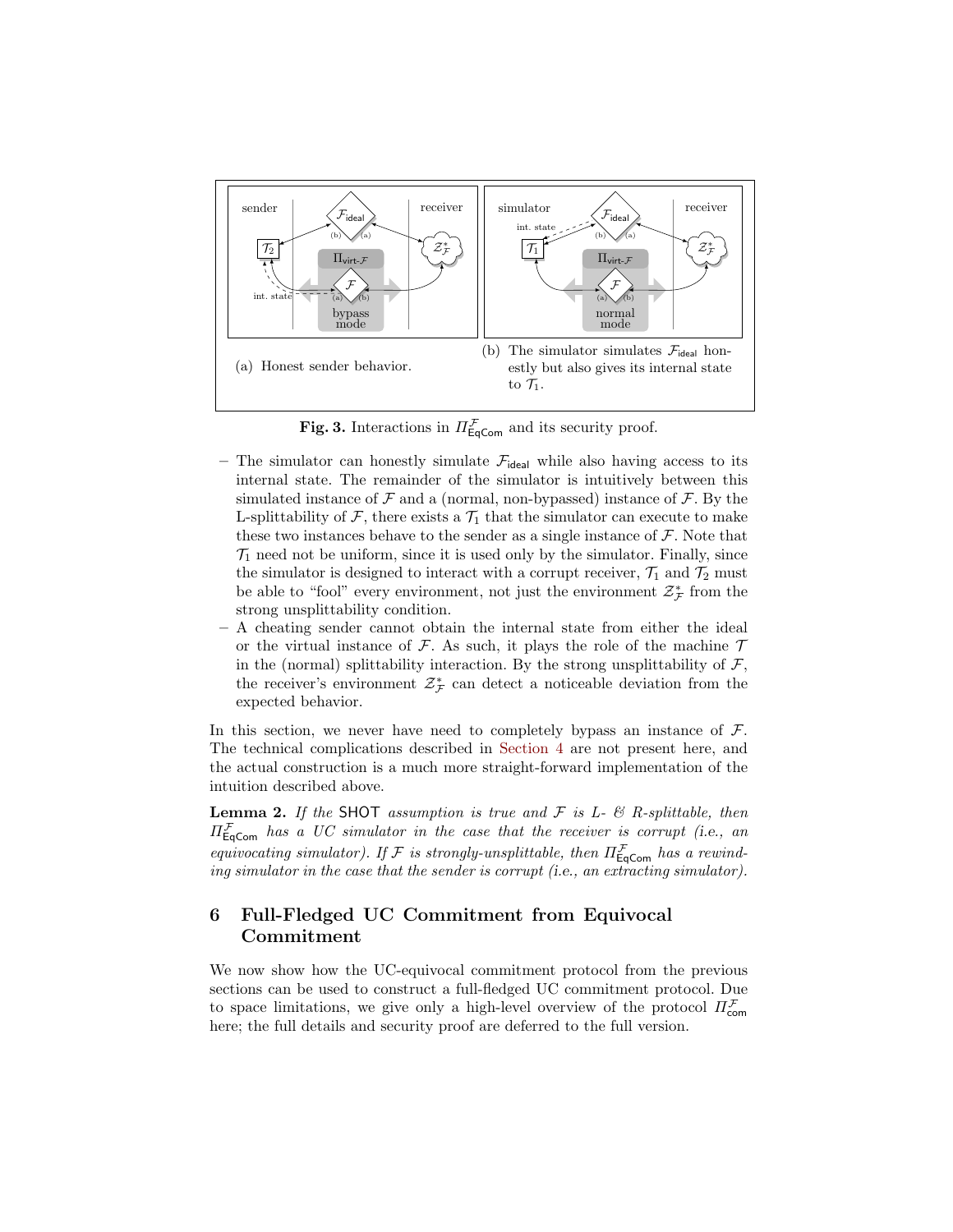#### Commit phase:

- 1. The receiver first uses  $\Pi_{\text{EqCom}}^{\mathcal{F}}$  to commit to a random string r containing half 0s and half 1s.
- 2. To commit to a bit b, the sender uses  $\Pi_{\text{EqCom}}^{\mathcal{F}}$  to commit (bitwise) to a random string x, and gives  $b \oplus (\bigoplus_i x_i)$  to the receiver.
- 3. The two parties engage in a standalone-secure subprotocol in which the receiver learns a random half of the bits of x. The sender does not learn which positions of  $x$  the receiver obtains.
- 4. The receiver opens his commitment to  $r$ . The receiver opens her commitments to all bits  $x_i$  such that  $r_i = 1$ .

Intuitively, a malicious receiver can expect to learn no more than about 3/4 of the bits of x in this way (a random half in step 3 and an independent random half in step 4), so the secret bit b remains hidden. However, the simulator for a corrupt sender can equivocate (in  $\Pi_{\text{EqCom}}^{\mathcal{F}}$ ) while revealing r so that it learns all the bits of  $x$ , and hence can extract  $b$ .

Reveal phase: The parties engage in a standalone-secure subprotocol in which the sender learns a position  $i^*$  for which the receiver did not learn the bit  $x_{i^*}$ in steps 3 and 4 the commit phase. Then the sender opens all the remaining commitments to the bits of x.

Intuitively the information  $i^*$  is useless to a corrupt sender, but the simulator for a corrupt receiver can equivocate (in  $\Pi_{\text{EqCom}}^{\mathcal{F}}$ ) on its opening of the bit  $x_{i^*}$ , and hence open its commitment to either value of b.

**Lemma 3.**  $\Pi_{\text{com}}^{\mathcal{F}}$  is a UC-secure protocol for commitment, in the F-hybrid model.

# <span id="page-14-0"></span>7 Necessity of SHOT Assumption & Strong Unsplittability

The SHOT assumption is necessary for many strongly unsplittable functionalities (e.g., coin-tossing, commitment) to be complete under static corruption [\[14,](#page-16-16)[31\]](#page-17-4). Thus the SHOT assumption is the minimal assumption for a completeness result such as ours.

In this work we showed that strong unsplittability (and its variants) is a sufficient condition for completeness. Ideally, we would like to prove that it is also a necessary condition; currently we are able to prove that several minor modifications of strong unsplittability are necessary.

To prove necessity of some kind of strong unsplittability, we show that  $\mathcal F$  is not complete by showing that there is no UC-secure protocol for coin-tossing in the F-hybrid model. Consider an interaction involving a purported coin-tossing protocol in the  $\mathcal{F}\text{-hybrid model}$ . This protocol invokes possibly many instances of  $\mathcal F$ , and it is likely that we will have to apply some property of  $\mathcal F$  to each of them (indeed, this is what we must do in the proofs below). If  $\mathcal F$  is not strongly unsplittable, then for every suitable  $\mathcal{Z}$ , there is a machine  $\mathcal T$  so that  $\Delta_{\text{split}}(\mathcal{Z}, \mathcal{F}, \mathcal{T}, k)$  is non-noticeable — that is, negligible only for infinitely many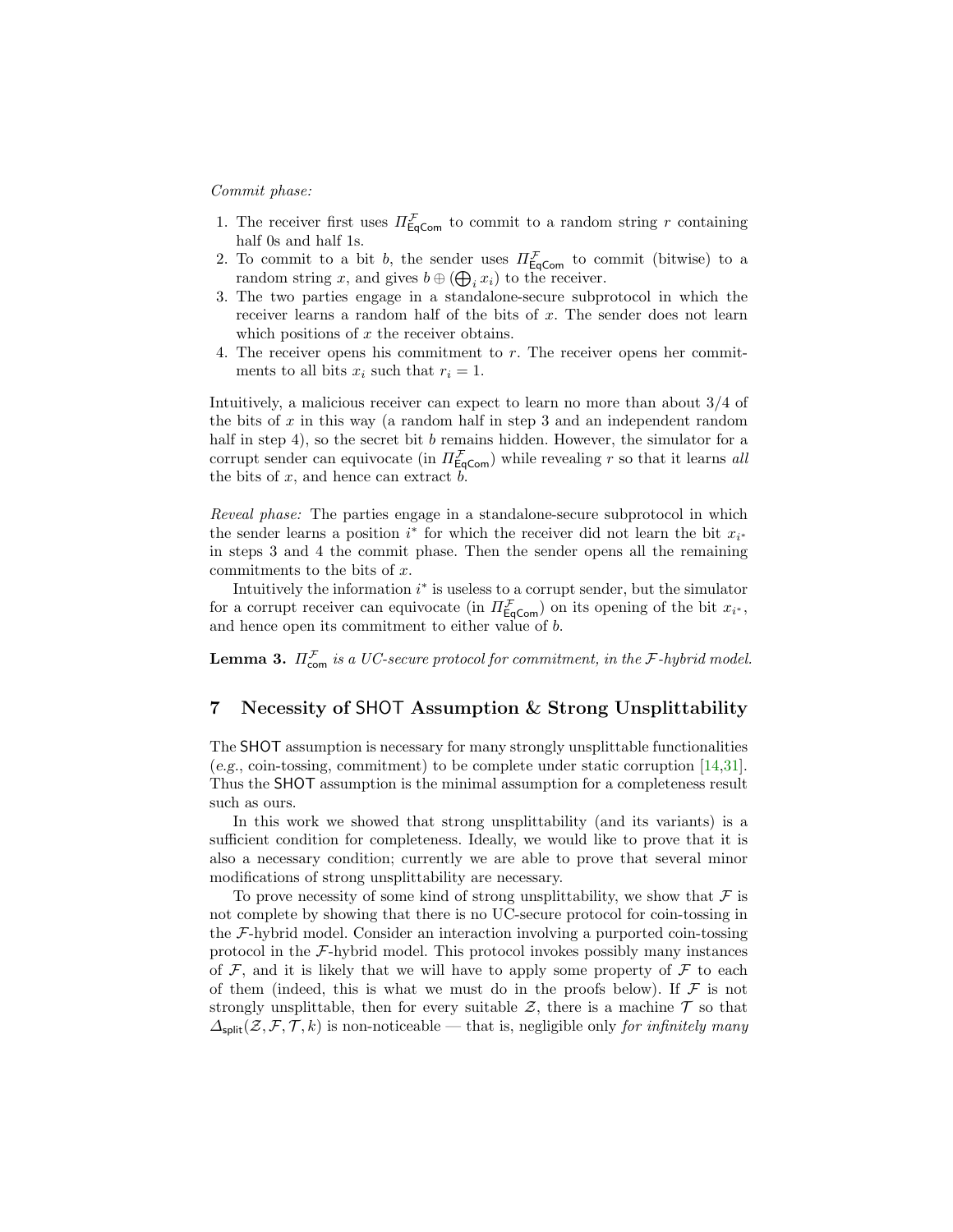values of the security parameter. In the following proofs, we must apply this condition in a hybrid argument, each time with a slightly different environment and thus a potentially different subset of security parameter values. There may not be an infinite number of security parameter values for which every step of the hybrid argument succeeds, and thus we must settle for slight variants of strong unsplittability in the following:

<span id="page-15-0"></span>**Lemma 4.** If  $F$  is complete, then all of the following are true:

- 1. F is infinitely-often strongly unsplittable with respect to uniform  $\mathcal{T}$ .
- 2. The multi-session version of  $\mathcal F$  is strongly unsplittable.
- 3. F is strongly unsplittable via an environment with multi-bit output.

In item (1), "infinitely-often" refers to the relaxation in which  $\Delta_{split}(Z, \mathcal{F}, \mathcal{T}, k)$ is non-negligible (rather than noticeable, as required in the usual definition).

The complete proofs are given in the full version, but for a flavor of the techniques we give a proof of item (1) here:

*Proof (of item 1)*. We prove the contrapositive. Suppose that  $\mathcal F$  is not as in item (1), then for every suitable  $\mathcal Z$  there is a uniform machine  $\mathcal T$  so that  $\Delta_{\text{split}}(\mathcal{Z},\mathcal{F},\mathcal{T},k)$  is negligible. It suffices to show that there is no protocol for coin-tossing in the  $F$ -hybrid model.

Suppose for contradiction that  $\pi$  is such a secure protocol for coin-tossing. Let  $\mathcal Z$  be the environment that invokes one session of coin tossing and outputs 1 if both parties output the same coin. Then we inductively define sequences of machines  $\mathcal{T}_i$  and  $\mathcal{Z}_i$  as follows.  $\mathcal{Z}_i$  is the environment that internally simulates Z and two honest parties running  $\pi$ . For  $j > i$ , the jth instance of F invoked by  $\pi$  is simulated internally to  $\mathcal{Z}_i$ . The *i*th instance of  $\mathcal F$  is routed to an external ideal instance of  $\mathcal F$ . And for  $j < i$ , the jth instance of  $\mathcal F$  is simulated internally as  $\mathcal{F}_{\text{split}}^{\mathcal{T}_j}$  rather than  $\mathcal{F}_{\cdot}$ . The machine  $\mathcal{T}_i$  is defined as the uniform machine that "fools" environment  $\mathcal{Z}_i$ . By a straight-forward hybrid argument, we have that  $Z$  outputs 1 with overwhelming probability when invoking an instance of  $\pi$  in which the *i*th instance of  $\mathcal F$  is replaced by  $\mathcal{F}_{\text{split}}^{\mathcal{T}_i}$ .

By applying the UC-security of  $\pi$ , we can replace Alice (who is honestly running  $\pi$ ) and the collection of  $\mathcal{F}_L$  instances in this interaction with an ideal instance of coin-tossing (and appropriate simulator). Similarly, we can replace Bob and the set of  $\mathcal{F}_R$  instances in the interaction with another ideal instance of coin-tossing. Both of these changes have only a negligible effect on the outcome of the interaction, by the security of  $\pi$ . Now  $\mathcal Z$  receives two coins from *totally* independent instances of an ideal coin-tossing functionality, and outputs 1 with overwhelming probability. Since  $Z$  only outputs 1 if its two inputs agree, this is a contradiction. Thus, no such protocol  $\pi$  can exist.

#### Acknowledgements

The author would like to thank Tal Malkin for helpful discussions surrounding [Lemma 4,](#page-15-0) and Manoj Prabhakaran, Hong-Sheng Zhou, and several anonymous referees for various constructive suggestions.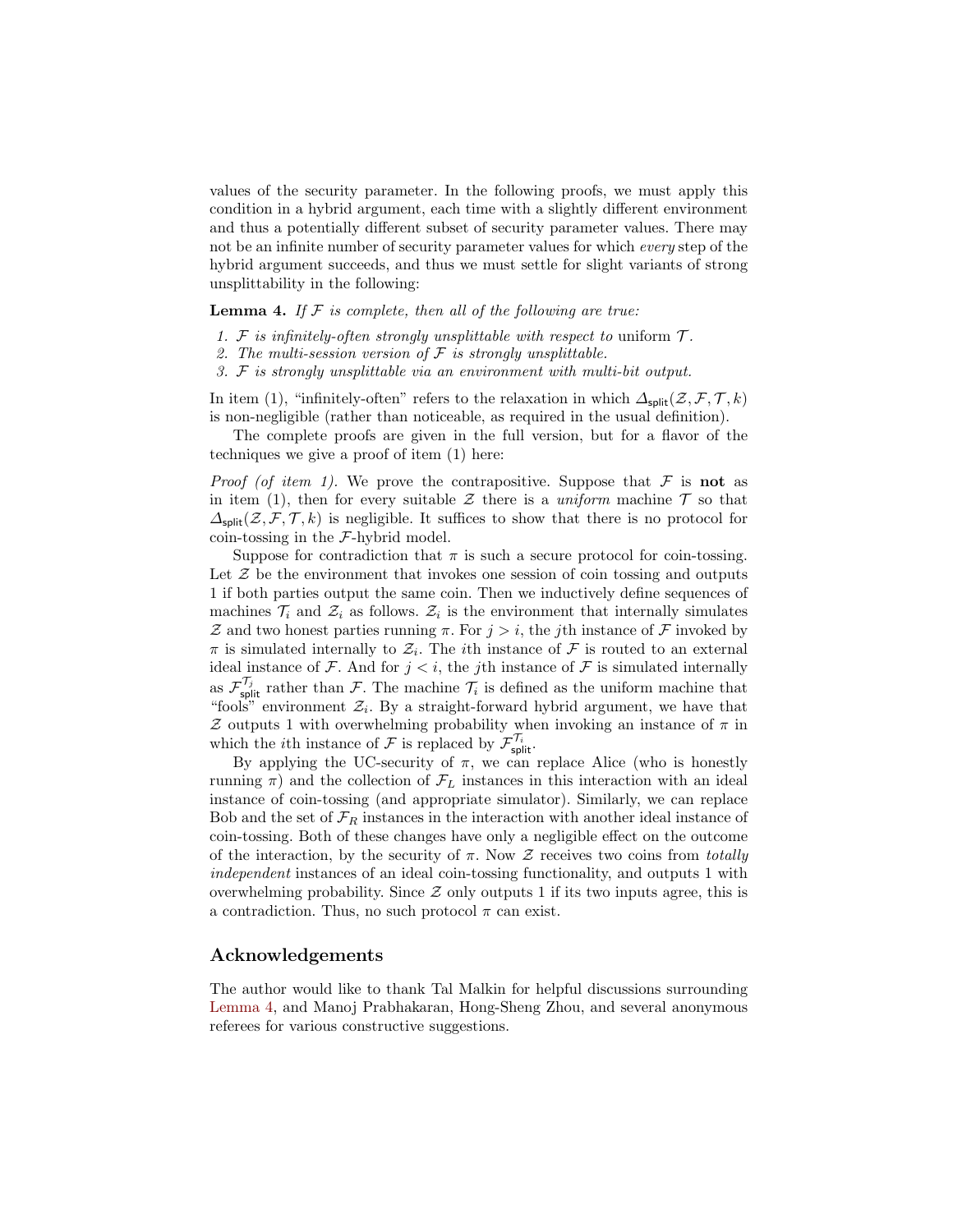# References

- <span id="page-16-4"></span>1. B. Barak, R. Canetti, J. B. Nielsen, and R. Pass. Universally composable protocols with relaxed set-up assumptions. In FOCS, pages 186–195. IEEE Computer Society, 2004.
- <span id="page-16-7"></span>2. B. Barak and A. Sahai. How to play almost any mental game over the net concurrent composition via super-polynomial simulation. In FOCS, pages 543– 552. IEEE Computer Society, 2005.
- <span id="page-16-12"></span>3. A. Beimel, T. Malkin, and S. Micali. The all-or-nothing nature of two-party secure computation. In M. J. Wiener, editor, CRYPTO, volume 1666 of Lecture Notes in Computer Science, pages 80–97. Springer, 1999.
- <span id="page-16-15"></span>4. M. Bellare and O. Goldreich. On defining proofs of knowledge. In E. F. Brickell, editor, CRYPTO, volume 740 of Lecture Notes in Computer Science, pages 390– 420. Springer, 1993.
- <span id="page-16-0"></span>5. R. Canetti. Universally composable security: A new paradigm for cryptographic protocols. In M. Naor, editor, FOCS, pages 136–145. IEEE Computer Society, 2001. Revised version (2005) on Cryptology ePrint Archive: [http://eprint.iacr.org/](http://eprint.iacr.org/2000/067) [2000/067](http://eprint.iacr.org/2000/067).
- <span id="page-16-10"></span>6. R. Canetti. Obtaining universally composable security: Towards the bare bones of trust. In K. Kurosawa, editor, ASIACRYPT, volume 4833 of Lecture Notes in Computer Science, pages 88–112. Springer, 2007.
- <span id="page-16-9"></span>7. R. Canetti, Y. Dodis, R. Pass, and S. Walfish. Universally composable security with global setup. In S. P. Vadhan, editor, *TCC*, volume 4392 of *Lecture Notes in* Computer Science, pages 61–85. Springer, 2007.
- <span id="page-16-1"></span>8. R. Canetti and M. Fischlin. Universally composable commitments. In J. Kilian, editor, CRYPTO, volume 2139 of Lecture Notes in Computer Science, pages 19–40. Springer, 2001.
- <span id="page-16-2"></span>9. R. Canetti, E. Kushilevitz, and Y. Lindell. On the limitations of universally composable two-party computation without set-up assumptions. J. Cryptology, 19(2):135–167, 2006.
- <span id="page-16-8"></span>10. R. Canetti, H. Lin, and R. Pass. Adaptive hardness and composable security in the plain model from standard assumptions. In L. Trevisan, editor, FOCS, pages 541–550. IEEE Computer Society, 2010.
- <span id="page-16-3"></span>11. R. Canetti, Y. Lindell, R. Ostrovsky, and A. Sahai. Universally composable twoparty and multi-party secure computation. In STOC, pages 494–503. ACM, 2002.
- <span id="page-16-5"></span>12. R. Canetti, R. Pass, and a. shelat. Cryptography from sunspots: How to use an imperfect reference string. In FOCS, pages 249–259. IEEE Computer Society, 2007.
- <span id="page-16-11"></span>13. B. Chor and E. Kushilevitz. A zero-one law for boolean privacy. SIAM J. Discrete Math., 4(1):36–47, 1991.
- <span id="page-16-16"></span>14. I. Damgård, J. B. Nielsen, and C. Orlandi. On the necessary and sufficient assumptions for UC computation. In D. Micciancio, editor, TCC, volume 5978 of Lecture Notes in Computer Science, pages 109–127. Springer, 2010.
- <span id="page-16-13"></span>15. O. Goldreich, S. Micali, and A. Wigderson. How to play any mental game or a completeness theorem for protocols with honest majority. In STOC, pages 218–229. ACM, 1987.
- <span id="page-16-14"></span>16. S. Goldwasser, S. Micali, and C. Rackoff. The knowledge complexity of interactive proof-systems (extended abstract). In STOC, pages 291–304. ACM, 1985.
- <span id="page-16-6"></span>17. J. Groth and R. Ostrovsky. Cryptography in the multi-string model. In A. Menezes, editor, CRYPTO, volume 4622 of Lecture Notes in Computer Science, pages 323– 341. Springer, 2007.